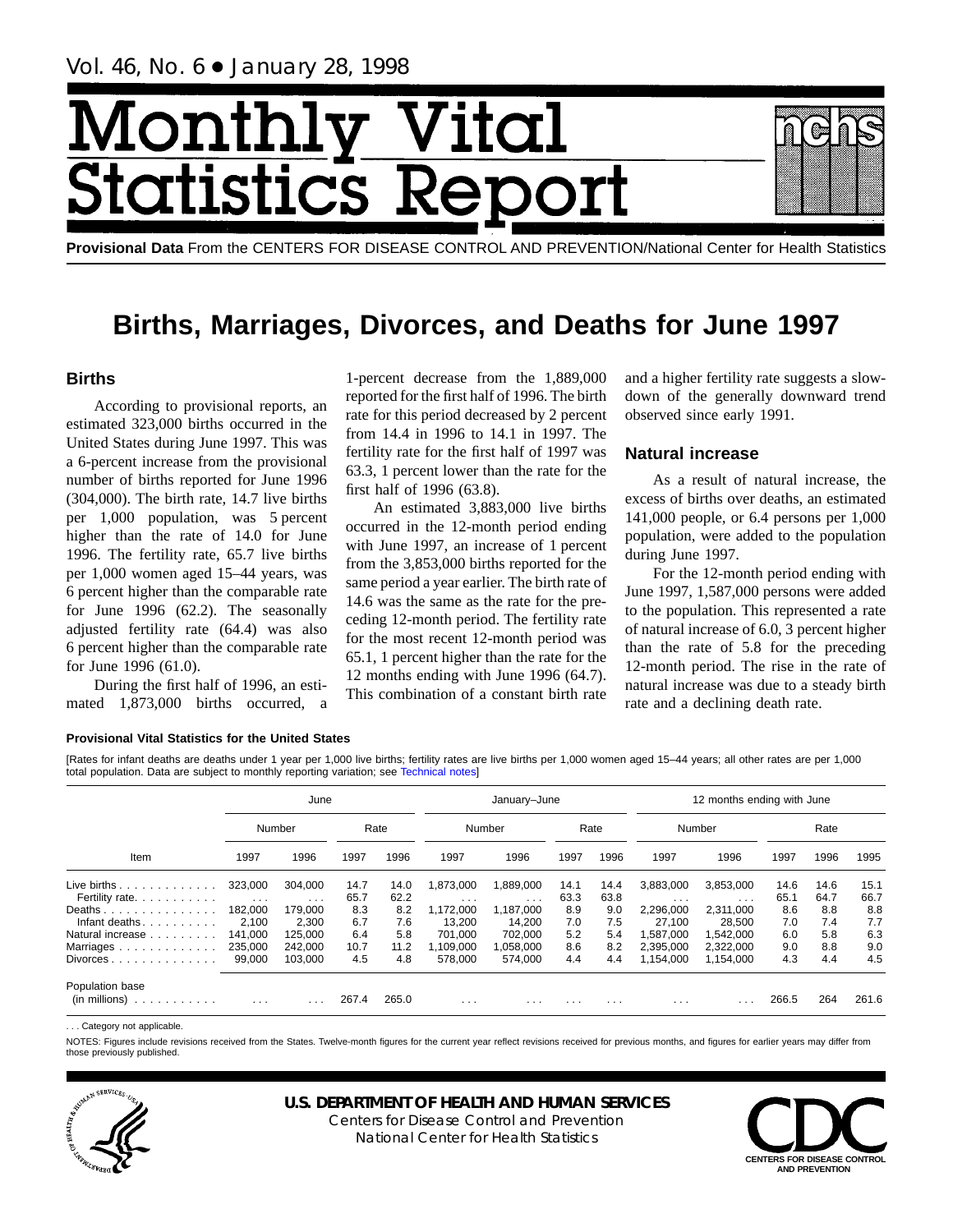## **Marriages**

There were an estimated 235,000 marriages performed in June 1997, 3 percent fewer than in June 1996 (242,000). The marriage rate per 1,000 population for June was 4 percent lower in 1997 (10.7) than in 1996 (11.2).

The number of marriages for the first half of 1997 was 1,109,000, 5 percent more than for the same period in 1996 (1,058,000). The marriage rate for January–June rose 5 percent, from 8.2 in 1996 to 8.6 in 1997.

The number of marriages performed during the 12 months ending with June 1997 (2,395,000) was 3 percent more than the number for the same period a year earlier (2,322,000). The marriage rate for the current 12-month period (9.0) was 2 percent higher than the rate for the comparable period ending with June 1996 (8.8).

## **Divorces**

Approximately 99,000 divorces were granted during June 1997, 4 percent fewer than the number reported for June 1996 (103,000). The divorce rate per 1,000 population (4.5) for June 1997 was 6 percent lower than the rate for June 1996 (4.8).

The cumulative number of divorces for the first half of 1997 (578,000) was 1 percent higher than the number of divorces reported for the same period in 1996 (574,000). The divorce rate per 1,000 population (4.4) for January–June 1997 was the same as the rate for the 6-month period in 1996.

An estimated 1,154,000 divorces were granted during the 12-month period ending with June 1997, the same number that were granted during the same period a year earlier. However, the divorce rate for the period ending with June 1997 (4.3) was 2 percent lower than the rate for the period ending with June 1996 (4.4).

#### **Deaths**

For June 1997 there were an estimated 182,000 deaths in the United States. The death rate was 8.3 deaths per 1,000 population, 1 percent higher than the rate of 8.2 for June a year earlier. Among the 182,000 deaths for June 1997 were 2,100 deaths at ages under 1 year.







**Provisional seasonally adjusted fertility rates per 1,000 women aged 15–44 years: United States, 1993–97**



**Provisional marriage rates per 1,000 population by month: United States, 1995–97**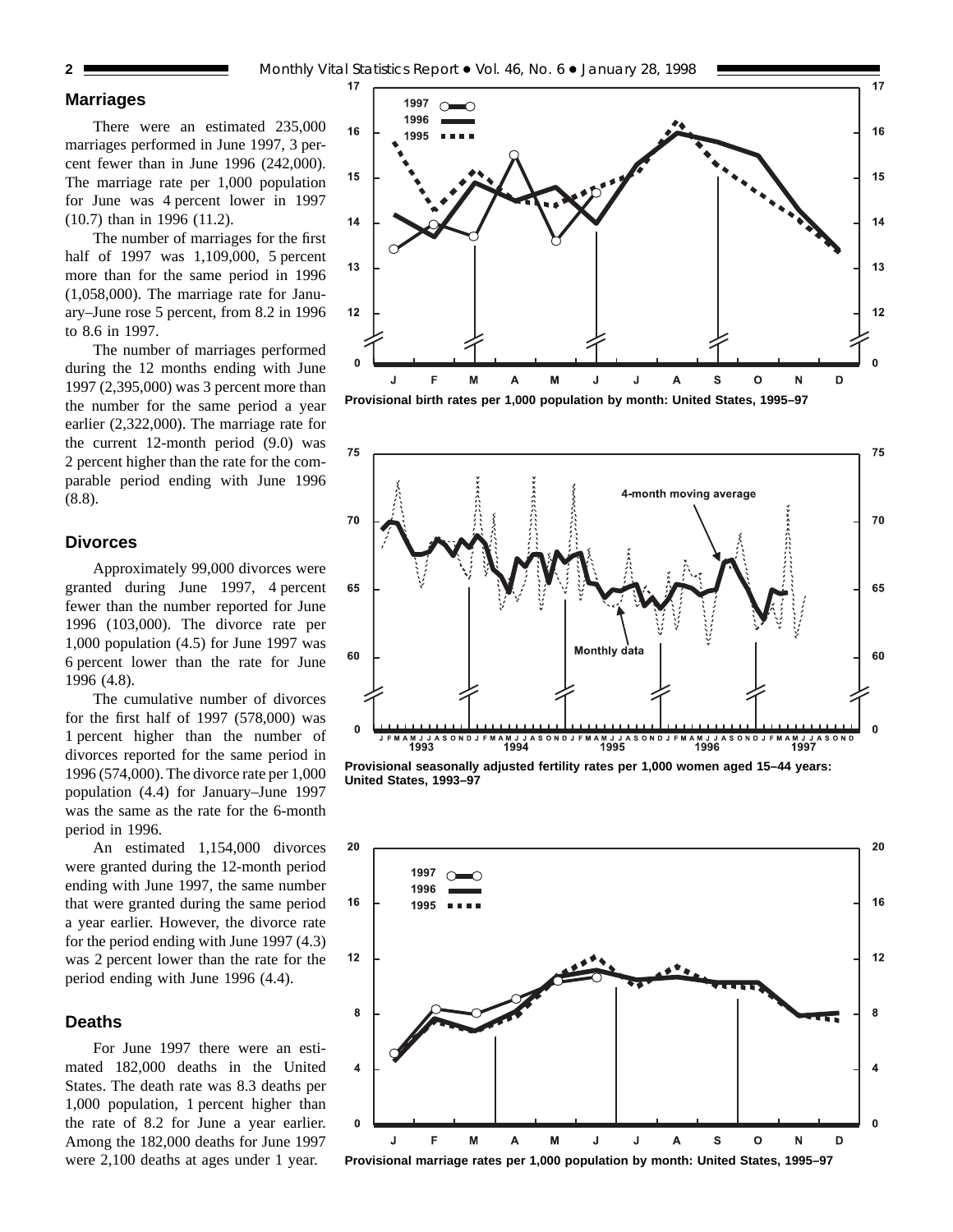According to provisional statistics, there were 1,172,000 deaths during the first half of 1997, 1 percent fewer than the number estimated for the first half of 1996 (1,187,000). The death rate, 8.9 per 1,000 population, was 1 percent lower than the rate for January–June 1996 (9.0). Among the 1,172,000 deaths for the first half of 1997 were 13,200 deaths at ages under 1 year, yielding an infant mortality rate of 7.0 per 1,000 live births. This rate was 7 percent lower than the rate of 7.5 for the first half of 1996.

The death rate for the 12 months ending with June 1997 was 8.6 deaths per 1,000 population, 2 percent lower than the rate for the comparable 12-month period a year earlier (8.8). The infant mortality rate for this 12-month period was 7.0 per 1,000 live births, 5 percent lower than the rate of 7.4 for the 12 months ending with June 1996.

*Current Mortality Sample, 12 months ending with May 1997*—The provisional death rate for the 12 months ending with May 1997 was 860.8 per 100,000 population, 1.8 percent lower than the rate for the 12-month period ending May 1996 (876.5). The provisional age-adjusted death rate for the 12-month period ending with May 1997 was 481.4 per 100,000 U.S. standard population, 3.5 percent lower than the rate of 499.0 for the 12 month period ending with May 1996. Ageadjusted death rates control for changes and variations in the age composition of the population; therefore, they are better indicators than crude rates for showing changes in mortality risk over time and for showing differences between race-sex groups within the population. Among the race-sex groups, the estimated ageadjusted death rates decreased for all four race-sex groups. By age the death rate for the total population decreased for all age groups except for Under 1 year, 5–14 years of age, and 85 years and over.

Among the major causes of death, the estimated death rate decreased between the two successive 12-month periods for Diseases of heart, Malignant neoplasms, including neoplasms of lymphatic and hematopoietic tissues, Homicide and legal intervention, and Human immunodeficiency virus infection. The decrease for Homicide and legal intervention was largely due to the decline in the rate for



**Provisional death rates per 1,000 population by month: United States, 1995–97**





**Provisional birth rates per 1,000 population for successive 12-month periods ending with month indicated: United States, 1993–97**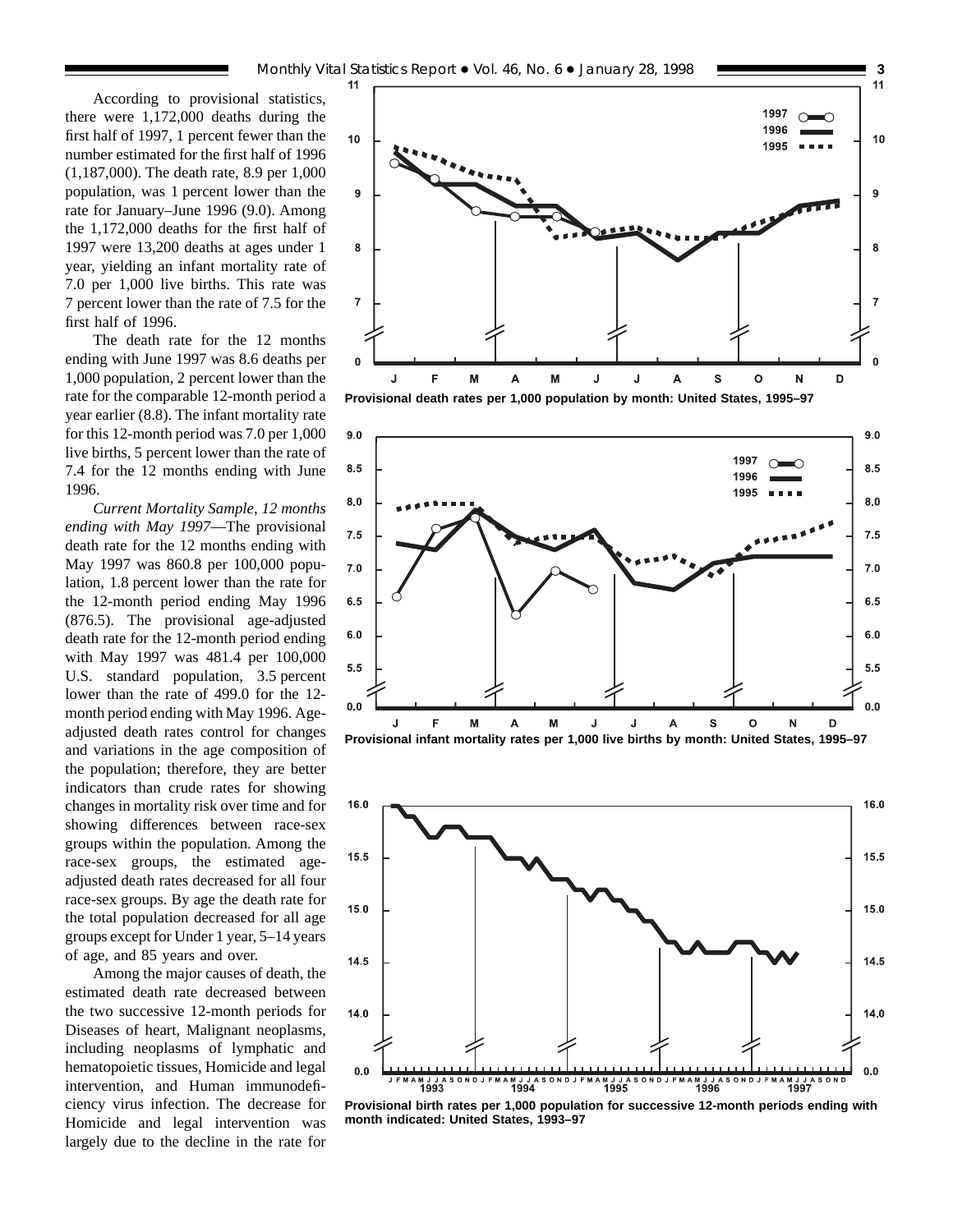homicide by firearms. The death rate increased between the two successive 12-month periods for Pneumonia and influenza.

The infant mortality rate for the 12 months ending with May 1997 was 708.2 per 100,000 live births, 4.5 percent lower than the rate of 741.7 for the same 12-month period a year earlier. For infants under 28 days of age, the 12-month rate ending May 1997 was 458.9 compared with a rate of 477.5 for the 12-month period a year earlier. The infant mortality rate for infants aged 28 days–11 months was 249.2 compared with a rate of 263.7 for the 12-month period a year earlier. The changes in the mortality rates for infants under 28 days of age and for those aged 28 days–11 months were not statistically significant. Among causes of infant death, the infant mortality rate decreased between the two successive 12-month periods for Birth trauma and Sudden infant death syndrome.



**Provisional marriage rates per 1,000 population for successive 12-month periods ending with month indicated: United States, 1993–97**



**Provisional divorce rates per 1,000 population for successive 12-month periods ending with month indicated: United States, 1993–97**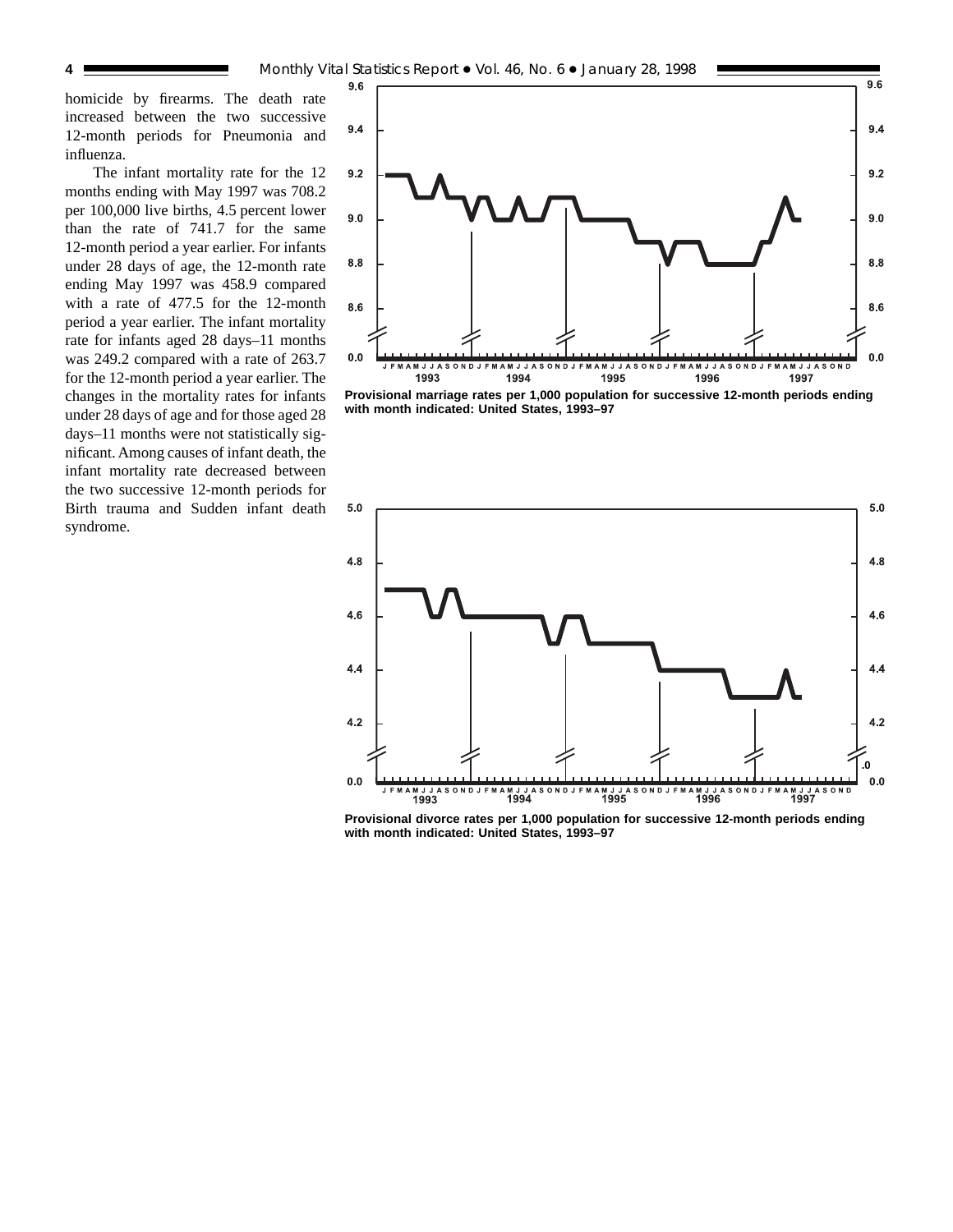

**Provisional death rates per 1,000 population for successive 12-month periods ending with month indicated: United States, 1993–97**



**Provisional infant mortality rates per 1,000 live births for successive 12-month periods ending with month indicated: United States, 1993–97**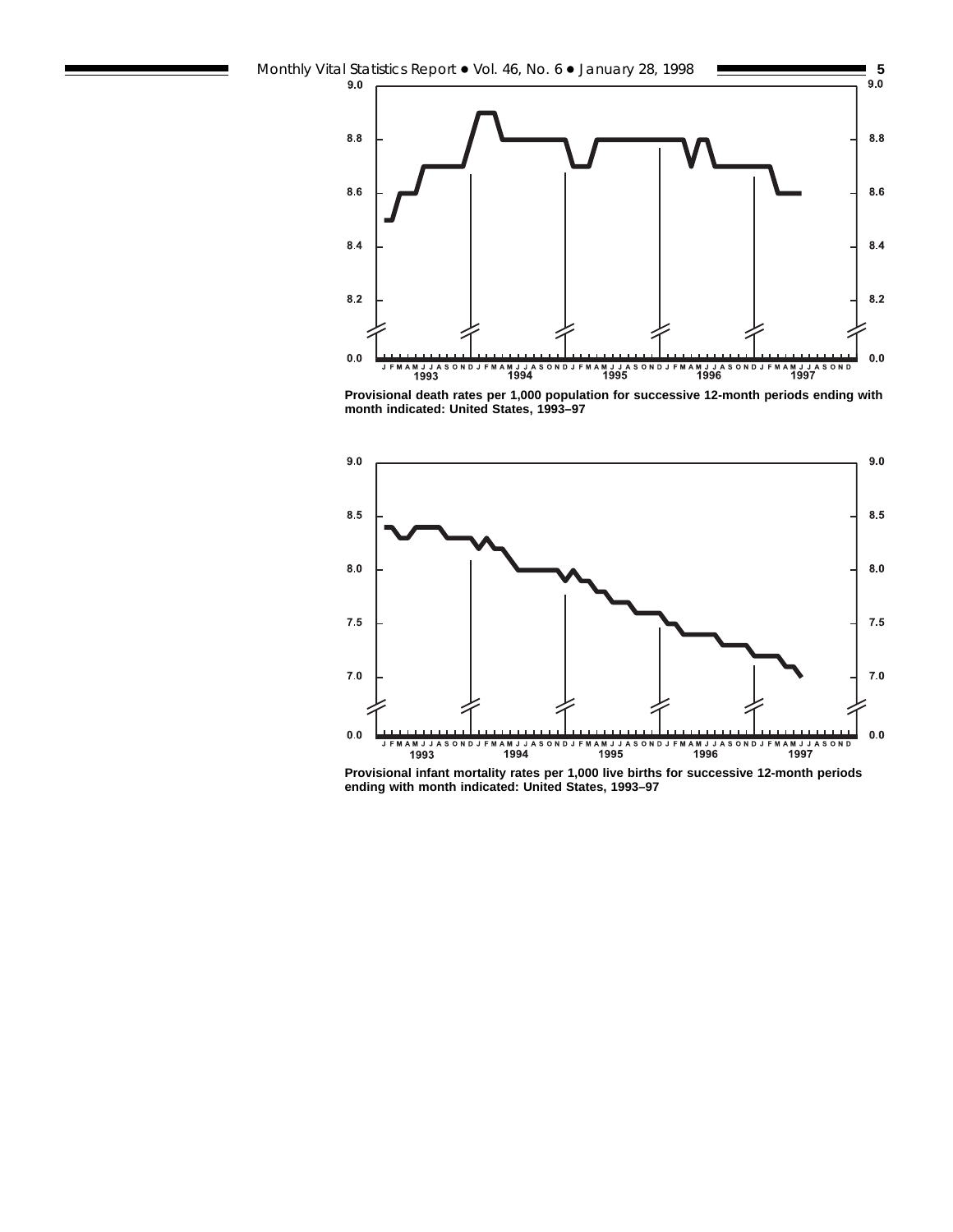#### **Table 1. Provisional number of live births, marriages, divorces, deaths, and infant deaths and rates, by month: United States, January 1996–June 1997**

[Data are provisional and are subject to monthly reporting variation; see [Technical notes\]](#page-16-0)

|                                                                |         |                                 | Live births                              |                                     |         | Marriages                       |         | <b>Divorces</b>                 |         | Deaths                          |        | Infant deaths                    |
|----------------------------------------------------------------|---------|---------------------------------|------------------------------------------|-------------------------------------|---------|---------------------------------|---------|---------------------------------|---------|---------------------------------|--------|----------------------------------|
|                                                                |         |                                 | Rate per 1,000 women<br>aged 15-44 years |                                     |         |                                 |         |                                 |         |                                 |        |                                  |
| Period                                                         | Number  | Rate per<br>1,000<br>population | Unadjusted                               | Seasonally<br>adjusted <sup>1</sup> | Number  | Rate per<br>1.000<br>population | Number  | Rate per<br>1,000<br>population | Number  | Rate per<br>1,000<br>population | Number | Rate per<br>1,000<br>live births |
| 1996:                                                          |         |                                 |                                          |                                     |         |                                 |         |                                 |         |                                 |        |                                  |
| January                                                        | 318,000 | 14.2                            | 63.2                                     | 66.3                                | 100.000 | 4.6                             | 94,000  | 4.2                             | 220.000 | 9.8                             | 2,400  | 7.4                              |
| February                                                       | 286,000 | 13.7                            | 60.7                                     | 62.0                                | 155,000 | 7.7                             | 85,000  | 4.1                             | 193,000 | 9.2                             | 2,200  | 7.3                              |
| March                                                          | 334,000 | 14.9                            | 66.3                                     | 67.3                                | 147,000 | 6.8                             | 93,000  | 4.2                             | 206,000 | 9.2                             | 2,600  | 7.9                              |
| April                                                          | 314.000 | 14.5                            | 64.3                                     | 65.9                                | 172,000 | 8.2                             | 95,000  | 4.4                             | 192.000 | 8.8                             | 2,300  | 7.5                              |
| May<br>.                                                       | 332,000 | 14.8                            | 65.7                                     | 66.2                                | 241,000 | 10.7                            | 103,000 | 4.6                             | 198.000 | 8.8                             | 2,400  | 7.3                              |
| $June \dots \dots \dots \dots$                                 | 304,000 | 14.0                            | 62.2                                     | 61.0                                | 242,000 | 11.2                            | 103,000 | 4.8                             | 179,000 | 8.2                             | 2,300  | 7.6                              |
| July                                                           | 343.000 | 15.3                            | 67.9                                     | 65.2                                | 235.000 | 10.5                            | 96.000  | 4.3                             | 187.000 | 8.3                             | 2,300  | 6.8                              |
| August $\ldots$ ,                                              | 360.000 | 16.0                            | 71.3                                     | 67.3                                | 239,000 | 10.7                            | 101,000 | 4.5                             | 176.000 | 7.8                             | 2,200  | 6.7                              |
| September                                                      | 345,000 | 15.8                            | 70.6                                     | 66.5                                | 225,000 | 10.3                            | 92,000  | 4.2                             | 182,000 | 8.3                             | 2,400  | 7.1                              |
| October                                                        | 348.000 | 15.5                            | 68.9                                     | 69.2                                | 231.000 | 10.3                            | 99.000  | 4.4                             | 188.000 | 8.3                             | 2,500  | 7.2                              |
| November<br>and a state of                                     | 313.000 | 14.3                            | 63.9                                     | 66.0                                | 171.000 | 7.9                             | 94,000  | 4.3                             | 191.000 | 8.8                             | 2,300  | 7.2                              |
| December<br>and a state of                                     | 302,000 | 13.4                            | 59.8                                     | 62.1                                | 184,000 | 8.1                             | 94,000  | 4.2                             | 200,000 | 8.9                             | 2,300  | 7.2                              |
| 1997:                                                          |         |                                 |                                          |                                     |         |                                 |         |                                 |         |                                 |        |                                  |
| January $\ldots$ , $\ldots$                                    | 303,000 | 13.4                            | 59.8                                     | 62.7                                | 109.000 | 5.0                             | 93,000  | 4.1                             | 218,000 | 9.6                             | 2,100  | 6.6                              |
| February                                                       | 287.000 | 14.0                            | 62.7                                     | 63.9                                | 165.000 | 8.4                             | 87.000  | 4.2                             | 191.000 | 9.3                             | 2.200  | 7.6                              |
| March                                                          | 311.000 | 13.7                            | 61.4                                     | 62.2                                | 174,000 | 8.0                             | 94,000  | 4.2                             | 197,000 | 8.7                             | 2,500  | 7.8                              |
| April                                                          | 340.000 | 15.5                            | 69.4                                     | 71.2                                | 192,000 | 9.1                             | 106.000 | 4.8                             | 189.000 | 8.6                             | 2,100  | 6.3                              |
| May<br>$\sim$ 100 km s $\sim$ 100 km s $\sim$ 100 km s $^{-1}$ | 309,000 | 13.6                            | 61.0                                     | 61.4                                | 234,000 | 10.3                            | 98,000  | 4.3                             | 195,000 | 8.6                             | 2,200  | 7.0                              |
| $June \dots \dots \dots \dots$                                 | 323,000 | 14.7                            | 65.7                                     | 64.4                                | 235,000 | 10.7                            | 99,000  | 4.5                             | 182,000 | 8.3                             | 2,100  | 6.7                              |

<sup>1</sup>The method of seasonal adjustment, developed by the U.S. Bureau of the Census, is described in *The X-11 Variant of the Census Method II Seasonal Adjustment Program*, Technical Paper<br>No. 15 (1967 revision).

NOTE: Figures include all revisions received from the States and, therefore, may differ from those previously published.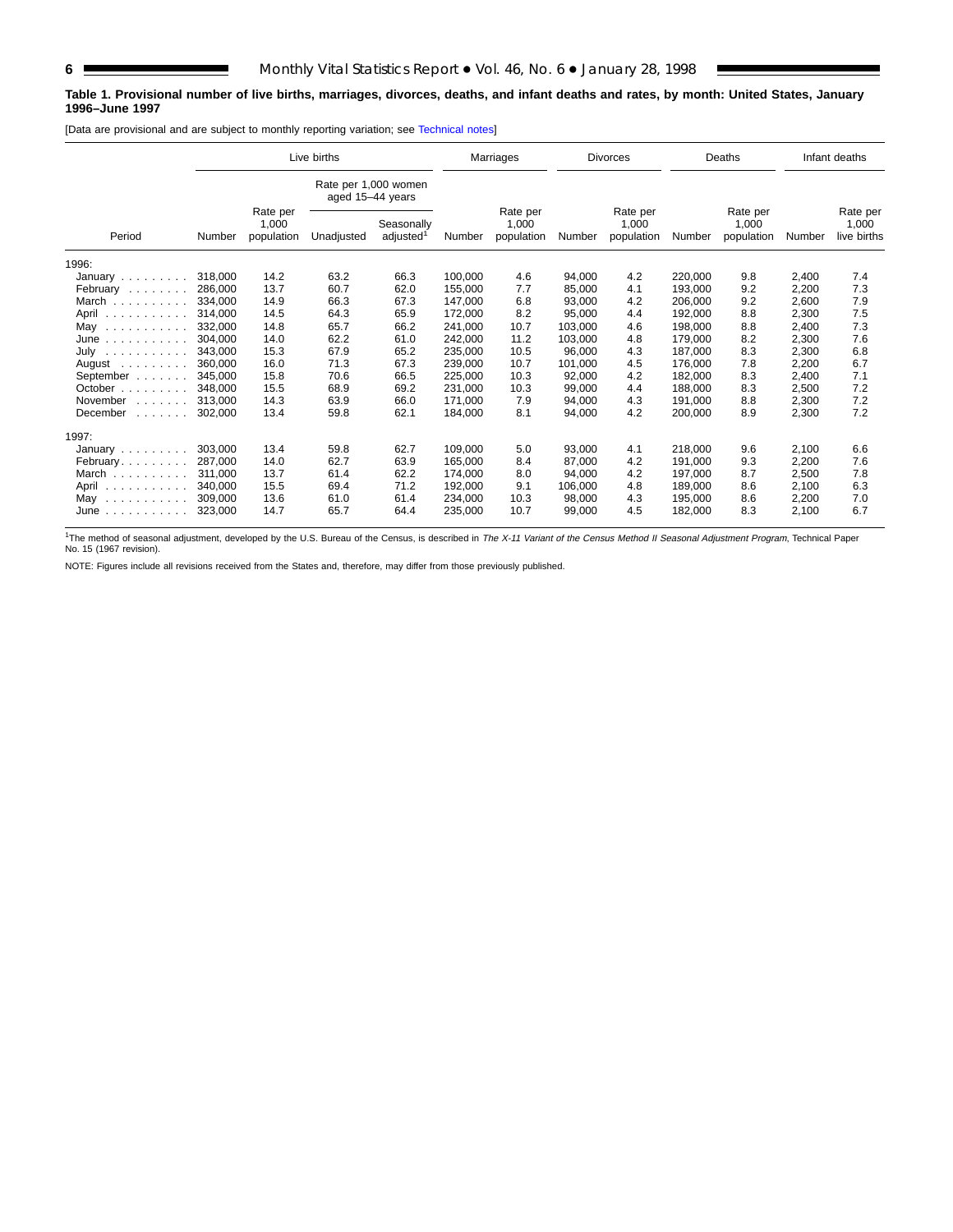## <span id="page-6-0"></span>**Table 2. Provisional number of live births and deaths: Each division and State, June 1996 and 1997, and cumulative figures, 1995–97**

[Data are estimates by State of residence; see [Technical notes\]](#page-16-0)

|                                             |        |        | Live births |              |         | Deaths |        |         |              |         |  |  |  |  |
|---------------------------------------------|--------|--------|-------------|--------------|---------|--------|--------|---------|--------------|---------|--|--|--|--|
|                                             |        | June   |             | January-June |         | June   |        |         | January-June |         |  |  |  |  |
| Area                                        | 1997   | 1996   | 1997        | 1996         | 1995    | 1997   | 1996   | 1997    | 1996         | 1995    |  |  |  |  |
| New England $\ldots$ ,                      | 15,754 | 16,708 | 89,556      | 86,338       | 95,699  | 9,283  | 9,443  | 61,639  | 57,821       | 60.860  |  |  |  |  |
| Maine. $\ldots$                             | 1,094  | 1,181  | 6,717       | 6,741        | 6,834   | 926    | 701    | 5,742   | 5,427        | 5,722   |  |  |  |  |
| New Hampshire                               | 1,167  | 1,362  | 6,916       | 6,734        | 7,097   | 759    | 703    | 4,975   | 4,576        | 4,749   |  |  |  |  |
| Vermont $\dots\dots\dots\dots\dots\dots$    | 518    | 545    | 3,204       | 3,375        | 3,407   | 349    | 466    | 2,757   | 2,640        | 2,739   |  |  |  |  |
| Massachusetts                               | 7,284  | 9,198  | 46,221      | 44,601       | 47,137  | 4,503  | 4,787  | 28,596  | 26,999       | 28,718  |  |  |  |  |
| Rhode Island                                | 1,097  | 1,000  | 6,004       | 6,096        | 5,964   | 734    | 695    | 5,049   | 4,725        | 4,863   |  |  |  |  |
| Connecticut                                 | 4,594  | 3,422  | 20,494      | 18,791       | 25,260  | 2,012  | 2,091  | 14,520  | 13,454       | 14,069  |  |  |  |  |
| Middle Atlantic.                            | 39,059 | 42,377 | 249,153     | 256,556      | 252,933 | 28,741 | 27,036 | 187,575 | 186,640      | 192,517 |  |  |  |  |
| New York                                    | 19,520 | 20,116 | 125,631     | 131,258      | 129,199 | 12,939 | 11,954 | 84,818  | 84,680       | 87,876  |  |  |  |  |
| New Jersey                                  | 10.023 | 10,362 | 54,115      | 51,307       | 47,321  | 5,566  | 5,667  | 35,827  | 36,736       | 38,959  |  |  |  |  |
| Pennsylvania                                | 9,516  | 11,899 | 69,407      | 73,991       | 76,413  | 10,236 | 9,415  | 66,930  | 65,224       | 65,682  |  |  |  |  |
|                                             |        |        |             |              |         |        |        |         |              |         |  |  |  |  |
| East North Central                          | 52,349 | 50,528 | 296,082     | 303,967      | 303,253 | 30,693 | 31,025 | 196,904 | 200,627      | 198,933 |  |  |  |  |
| Ohio                                        | 13,893 | 12,662 | 71,509      | 71,627       | 74,367  | 8,117  | 8,765  | 53,270  | 53,817       | 52,986  |  |  |  |  |
| Indiana                                     | 5,808  | 6,404  | 37,099      | 39,422       | 36,791  | 4,192  | 4,578  | 25,881  | 27,731       | 25,942  |  |  |  |  |
| Illinois $\ldots \ldots \ldots \ldots$      | 15,359 | 14,914 | 87,926      | 89,116       | 91,132  | 8,121  | 8,154  | 51,783  | 53,354       | 54,713  |  |  |  |  |
| Michigan                                    | 11,723 | 11,430 | 66,573      | 70,760       | 67,152  | 6,425  | 6,197  | 42,355  | 42,548       | 42,495  |  |  |  |  |
| Wisconsin                                   | 5,566  | 5,118  | 32,975      | 33,042       | 33,811  | 3,838  | 3,331  | 23,615  | 23,177       | 22,797  |  |  |  |  |
| West North Central                          | 21,203 | 20,476 | 126,750     | 123,957      | 124,876 | 14,667 | 13,821 | 90,254  | 86,268       | 86,566  |  |  |  |  |
| Minnesota                                   | 5,613  | 5,080  | 32,393      | 31,380       | 31,104  | 2,818  | 2,872  | 19,102  | 18,638       | 18,769  |  |  |  |  |
| $lowa$                                      | 2,878  | 2,757  | 17,795      | 15,991       | 16,077  | 2,498  | 2,118  | 14,656  | 13,481       | 13,247  |  |  |  |  |
| Missouri                                    | 6,067  | 7,281  | 36,877      | 37,718       | 36,674  | 5,343  | 4,805  | 29,149  | 27,916       | 28,167  |  |  |  |  |
| North Dakota                                | 698    | 734    | 4,187       | 4,102        | 4,407   | 589    | 447    | 3,271   | 2,947        | 3,089   |  |  |  |  |
| South Dakota.                               | 958    | 722    | 5,188       | 4,640        | 5,460   | 512    | 524    | 3,623   | 3,102        | 3,535   |  |  |  |  |
| Nebraska                                    | 1,564  | 2,121  | 11,833      | 11,572       | 11,484  | 942    | 1,358  | 7,718   | 7,768        | 7,665   |  |  |  |  |
| Kansas                                      | 3,425  | 1,781  | 18,477      | 18,554       | 19,670  | 1,965  | 1,697  | 12,735  | 12,416       | 12,094  |  |  |  |  |
|                                             |        |        |             |              |         |        |        |         |              |         |  |  |  |  |
| South Atlantic                              | 55,343 | 52,692 | 324,640     | 316,748      | 324,689 | 35,015 | 33,474 | 227,559 | 230,234      | 226,158 |  |  |  |  |
| Delaware                                    | 926    | 711    | 4,997       | 4,972        | 4,953   | 493    | 499    | 3,284   | 3,290        | 3,173   |  |  |  |  |
| Maryland                                    | 5,656  | 4,827  | 32,011      | 33,753       | 36,509  | 3,307  | 3,064  | 19,897  | 21,140       | 20,883  |  |  |  |  |
| District of Columbia                        | 711    | 659    | 4,079       | 4,046        | 4,520   | 480    | 484    | 3,059   | 3,149        | 3,301   |  |  |  |  |
| Virginia. $\ldots$ .                        | 8,137  | 8,001  | 43,131      | 42,056       | 46,144  | 4,235  | 4,032  | 27,184  | 26,534       | 27,243  |  |  |  |  |
| West Virginia                               | 1,816  | 1,657  | 10,854      | 9,450        | 10,965  | 1,696  | 1,561  | 11,207  | 9,665        | 10,361  |  |  |  |  |
| North Carolina                              | 8,792  | 8,299  | 52,957      | 50,892       | 50,780  | 4,995  | 5,266  | 34,075  | 34,727       | 33,243  |  |  |  |  |
| South Carolina                              | 3,700  | 3,866  | 24,952      | 25,040       | 24,611  | 2,454  | 2,446  | 16,348  | 17,746       | 16,603  |  |  |  |  |
| Georgia                                     | 10,131 | 8,694  | 58,607      | 56,491       | 57,513  | 5,431  | 4,203  | 31,727  | 31,351       | 30,414  |  |  |  |  |
| Florida                                     | 15,474 | 15,978 | 93,052      | 90,048       | 88,694  | 11,924 | 11,919 | 80,778  | 82,632       | 80,937  |  |  |  |  |
| East South Central                          | 18,845 | 17,975 | 108,607     | 108,761      | 109,430 | 12,285 | 11,921 | 83,116  | 81,449       | 81,712  |  |  |  |  |
| Kentucky. $\ldots$ .                        | 4,632  | 3,866  | 26,045      | 25,513       | 24,697  | 2,898  | 2,741  | 20,117  | 19,495       | 20,426  |  |  |  |  |
| Tennessee                                   | 6,143  | 6,119  | 35,066      | 34,201       | 35,392  | 4,001  | 4,112  | 27,109  | 25,732       | 26,060  |  |  |  |  |
| Alabama                                     | 4,776  | 5,247  | 29,116      | 30,037       | 29,854  | 3,352  | 3,045  | 22,108  | 22,368       | 21,595  |  |  |  |  |
| Mississippi                                 | 3,294  | 2,743  | 18,380      | 19,010       | 19,487  | 2,034  | 2,023  | 13,782  | 13,854       | 13,631  |  |  |  |  |
|                                             |        |        |             |              |         |        |        |         |              |         |  |  |  |  |
| West South Central                          | 37,641 | 33,053 | 219.900     | 216,086      | 242,847 | 18,700 | 17,012 | 116,360 | 121,790      | 122,399 |  |  |  |  |
| Arkansas                                    | 3,092  | 2,850  | 17,037      | 16,834       | 16,118  | 1,513  | 2,011  | 12,163  | 13,038       | 12,673  |  |  |  |  |
| Louisiana $\ldots \ldots \ldots \ldots$     | 5,411  | 4,361  | 31,540      | 32,203       | 32,944  | 3,789  | 2,909  | 20,188  | 21,618       | 20,362  |  |  |  |  |
| Oklahoma                                    | 3,371  | 3,102  | 22,331      | 22,181       | 22,645  | 2,401  | 2,448  | 17,193  | 17,148       | 16,666  |  |  |  |  |
| $Texas1$                                    | 25,767 | 22,740 | 148,992     | 144,868      | 171,140 | 10,997 | 9,644  | 66,816  | 69,986       | 72,698  |  |  |  |  |
| Mountain                                    | 21,710 | 20,093 | 136,388     | 125,103      | 123,501 | 9,922  | 10,433 | 60,664  | 62,940       | 58,827  |  |  |  |  |
| Montana                                     | 793    | 873    | 5,088       | 5,365        | 5,534   | 656    | 630    | 3,900   | 3,884        | 3,855   |  |  |  |  |
| Idaho                                       | 1,353  | 1,417  | 8,415       | 9,269        | 8,616   | 742    | 655    | 4,588   | 4,242        | 4,250   |  |  |  |  |
| Wyoming $\ldots \ldots \ldots \ldots$       | 583    | 543    | 3,135       | 3,012        | 3,268   | 284    | 292    | 1,870   | 1,726        | 1,869   |  |  |  |  |
| Colorado.                                   | 5,041  | 3,825  | 28,511      | 24,187       | 25,879  | 1,872  | 2,144  | 12,973  | 13,189       | 12,943  |  |  |  |  |
| New Mexico                                  | 2,195  | 1,974  | 13,000      | 12,902       | 13,186  | 957    | 1,005  | 7,003   | 6,767        | 6,320   |  |  |  |  |
| Arizona.                                    | 5,627  | 6,307  | 45,028      | 40,985       | 38,080  | 3,345  | 3,867  | 17,842  | 20,690       | 17,752  |  |  |  |  |
| Utah                                        | 3,826  | 2,621  | 21,248      | 18,752       | 19,016  | 1,050  | 791    | 5,856   | 5,621        | 5,445   |  |  |  |  |
| Nevada                                      | 2,292  | 2,533  | 11,963      | 10,631       | 9,922   | 1,016  | 1,049  | 6,632   | 6,821        | 6,393   |  |  |  |  |
|                                             |        |        |             |              |         |        |        |         |              |         |  |  |  |  |
| Pacific.                                    | 60,359 | 49,786 | 317,805     | 344,712      | 350,302 | 23,129 | 24,475 | 148,366 | 159,137      | 155,609 |  |  |  |  |
| Washington                                  | 6,934  | 5,047  | 37,891      | 39,100       | 37,531  | 3,099  | 2,981  | 22,182  | 19,916       | 19,303  |  |  |  |  |
| $O$ regon. $\ldots$ . $\ldots$ . $\ldots$ . | 3,987  | 3,469  | 22,963      | 22,819       | 22,503  | 2,240  | 1,982  | 15,444  | 14,419       | 14,385  |  |  |  |  |
| $California1$                               | 47,315 | 38,954 | 243,839     | 268,646      | 276,150 | 17,033 | 18,608 | 105,729 | 119,560      | 117,004 |  |  |  |  |
| Alaska                                      | 745    | 768    | 4,718       | 4,971        | 5,321   | 176    | 250    | 1,057   | 1,188        | 1,066   |  |  |  |  |
| Hawaii                                      | 1,378  | 1,548  | 8,394       | 9,176        | 8,797   | 581    | 654    | 3,954   | 4,054        | 3,851   |  |  |  |  |
| Puerto Rico <sup>2</sup> .                  | 4,777  | 4,759  | 31,796      | 28,690       | 29,693  | 2,139  | 1,985  | 14,359  | 13,389       | 14,892  |  |  |  |  |
|                                             |        |        |             |              |         |        |        |         |              |         |  |  |  |  |

1Figures include adjustments for varying lengths of reporting periods; see [Technical notes.](#page-16-0) 2Data for Puerto Rico are not included in U.S. total figures.

NOTES: Figures include all revisions received from the States. Cumulative figures for the current year reflect revisions received for previous months, and figures for earlier years may differ from those previously published.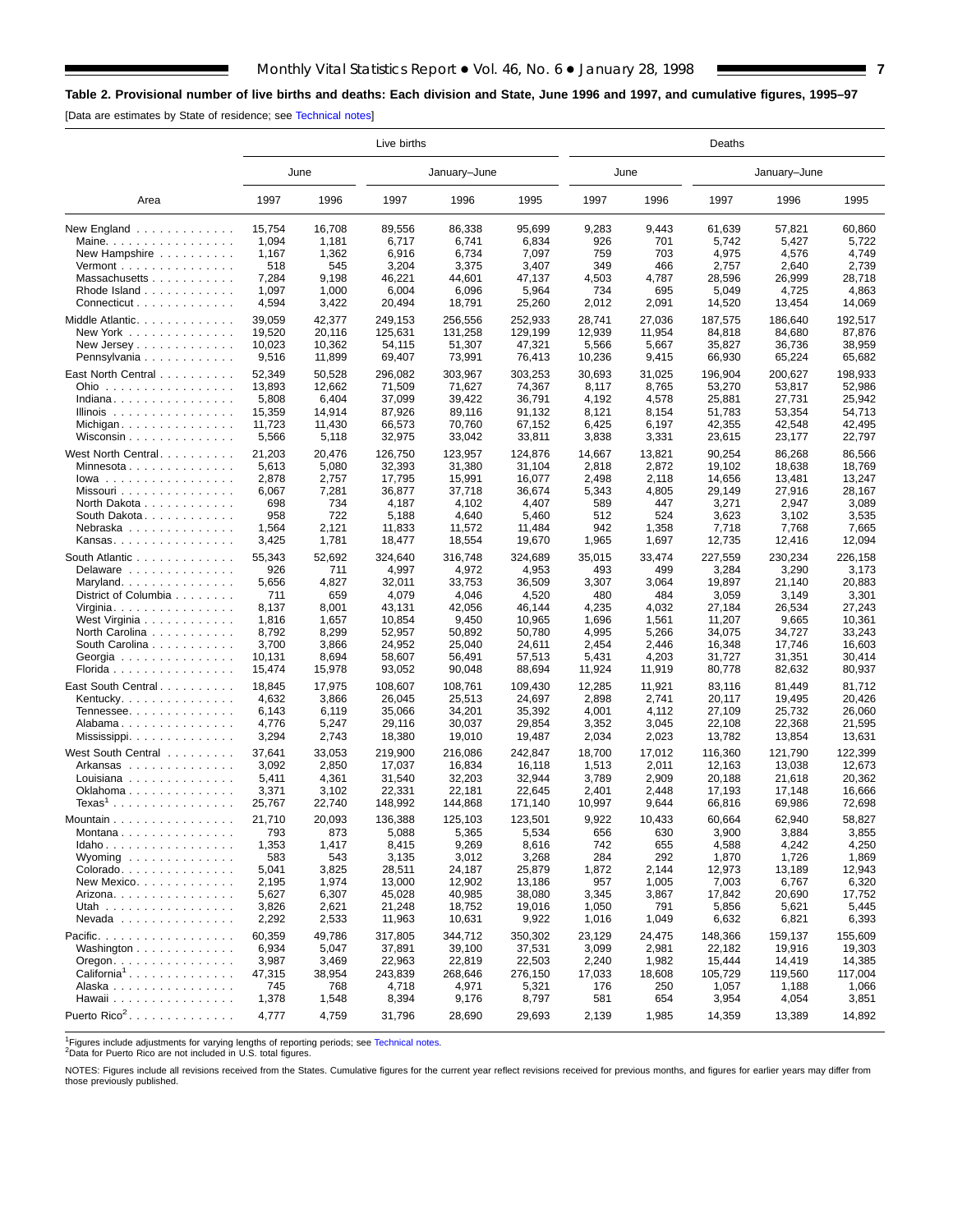## **8** Monthly Vital Statistics Report • Vol. 46, No. 6 • January 28, 1998

## **Table 3. Provisional number of marriages and divorces: Each division and State, June 1996 and 1997, and cumulative figures, 1995–97**

[By State of occurrence. Number of events reported; see [Technical notes. Di](#page-16-0)vorces include reported annulments]

|                                                    | Marriages            |        |                      |                  |                  | <b>Divorces</b>      |                               |                                |                                |                                |  |  |  |
|----------------------------------------------------|----------------------|--------|----------------------|------------------|------------------|----------------------|-------------------------------|--------------------------------|--------------------------------|--------------------------------|--|--|--|
|                                                    | June                 |        |                      | January-June     |                  | June                 |                               |                                | January-June                   |                                |  |  |  |
| Area                                               | 1997                 | 1996   | 1997                 | 1996             | 1995             | 1997                 | 1996                          | 1997                           | 1996                           | 1995                           |  |  |  |
| New England                                        | 19.283               | 10,999 | 135.654              | 35,928           | 38,038           | 3,774                | 3,380                         | 20,662                         | 17,207                         | 19,761                         |  |  |  |
| Maine. $\ldots$                                    | $\sim$ $\sim$ $\sim$ | 1,116  | $  -$                | 3,030            | 3,831            | 527                  | 224                           | 1,914                          | 1,860                          | 2,347                          |  |  |  |
| New Hampshire                                      | 915                  | 917    | 3,510                | 3,186            | 3,085            | 327                  | 498                           | 2,846                          | 2,462                          | 2,473                          |  |  |  |
| Vermont $\dots\dots\dots\dots\dots\dots$           | 474                  | 493    | 1,911                | 1,866            | 1,991            | 106                  | 121                           | 1,417                          | 1,328                          | 1,604                          |  |  |  |
| Massachusetts                                      | 4,513                | 4,803  | 17,179               | 16,340           | 17,803           | 1,463                | 1,502                         | 7,685                          | 4,868                          | 6,693                          |  |  |  |
| Rhode Island                                       | 970                  | 1,063  | 3,584                | 3,222            | 2,722            | 219                  | 240                           | 1,477                          | 1,615                          | 1,870                          |  |  |  |
| Connecticut                                        | 2,411                | 2,607  | 9,470                | 8,284            | 8,606            | 1,132                | 795                           | 5,323                          | 5,074                          | 4,774                          |  |  |  |
| Middle Atlantic.                                   | 27,137               | 21,875 | 140.119              | 104.615          | 115.083          | 11,334               | 11,949                        | 63,799                         | 61,484                         | 59,809                         |  |  |  |
| New York <sup>2</sup> .                            | 13,055               | 8,200  | 84,562               | 54,538           | 61,037           | 4,868                | 5,277                         | 31,472                         | 29,259                         | 26,825                         |  |  |  |
| New Jersey $\dots$ , $\dots$ , $\dots$ ,           | 5,447                | 5,506  | 26,802               | 21,191           | 21,363           | 2,709                | 2,735                         | 13,832                         | 13,450                         | 13,147                         |  |  |  |
| Pennsylvania                                       | 8,635                | 8,169  | 28,755               | 28,886           | 32,683           | 3,757                | 3,937                         | 18,495                         | 18,775                         | 19,837                         |  |  |  |
|                                                    |                      |        |                      |                  |                  | 11,984               | 11,095                        |                                |                                | 175,130                        |  |  |  |
| East North Central                                 | 33,206               | 37,919 | 133,107              | 135,047          | 143,928          |                      |                               | 168,596                        | 169,091                        |                                |  |  |  |
| Ohio                                               | 8,707                | 9,954  | 35,237<br>15,106     | 34,082<br>20,988 | 39,018<br>22,184 | 3,932<br>$  -$       | 2,871<br>$\sim$ $\sim$ $\sim$ | 21,988<br>$\sim$ $\sim$ $\sim$ | 21,156<br>$\sim$ $\sim$ $\sim$ | 24,934<br>$\sim$ $\sim$ $\sim$ |  |  |  |
| Indiana                                            | 2,815                | 5,800  |                      |                  |                  |                      |                               |                                |                                |                                |  |  |  |
| Illinois $\ldots \ldots \ldots \ldots$             | 9,943                | 9,859  | 42,784               | 37,648           | 38,822           | 3,485                | 4,086                         | 19,043                         | 19,862                         | 20,873                         |  |  |  |
| Michigan                                           | 7,163                | 7,869  | 25,372               | 27,839           | 29,038           | 3,203                | 2,699                         | 19,041                         | 19,671                         | 20,401                         |  |  |  |
| Wisconsin                                          | 4,578                | 4,437  | 14,608               | 14,490           | 14,866           | 1,364                | 1,439                         | 8,524                          | 8,402                          | 8,922                          |  |  |  |
| West North Central.                                | 16,399               | 18,766 | 61,150               | 65,167           | 63,482           | 8,002                | 6,588                         | 36,388                         | 37,768                         | 37,151                         |  |  |  |
| Minnesota                                          | 3,887                | 4,141  | 13,101               | 13,374           | 13,233           | 1,374                | 1,223                         | 7,276                          | 7,373                          | 7,740                          |  |  |  |
| $lowa$                                             | 2,676                | 2,999  | 8,987                | 9,709            | 9,168            | 873                  | 887                           | 5,003                          | 5,024                          | 5,412                          |  |  |  |
| Missouri                                           | 5,194                | 6,617  | 20,144               | 22,705           | 21,469           | 2,462                | 2,514                         | 12,604                         | 13,365                         | 13,880                         |  |  |  |
| North Dakota                                       | 347                  | 646    | 1,387                | 1,981            | 1,900            | 180                  | 202                           | 971                            | 1,182                          | 1,105                          |  |  |  |
| South Dakota                                       | 870                  | 840    | 2,870                | 2,836            | 3,160            | 231                  | 227                           | 1,351                          | 1,340                          | 1,422                          |  |  |  |
| Nebraska                                           | 1,475                | 1,627  | 5,832                | 5,932            | 5,705            | 553                  | 522                           | 3,239                          | 3,045                          | 3,140                          |  |  |  |
| Kansas                                             | 1,950                | 1,896  | 8,829                | 8,630            | 8,847            | 2,329                | 1,013                         | 5,944                          | 6,439                          | 4,452                          |  |  |  |
|                                                    |                      |        |                      |                  |                  |                      |                               |                                |                                |                                |  |  |  |
| South Atlantic                                     | 40,038               | 43,531 | 222,076              | 211.315          | 214,396          | 20,131               | 20.858                        | 117,757                        | 107,103                        | 113,329                        |  |  |  |
| Delaware                                           | 589                  | 652    | 2,479                | 2,405            | 2,362            | 330                  | 292                           | 1,613                          | 1,707                          | 1,936                          |  |  |  |
| Maryland                                           | 5,313                | 4,930  | 19,397               | 18,432           | 18,009           | 1,580                | 1,998                         | 7,313                          | 7,633                          | 7,236                          |  |  |  |
| District of Columbia                               | 549                  | 234    | 1,040                | 884              | 820              | 46                   | 83                            | 436                            | 527                            | 705                            |  |  |  |
| Virginia                                           | 6,564                | 7,183  | 31,180               | 29,030           | 31,777           | 2,591                | 2,300                         | 16,296                         | 13,464                         | 13,550                         |  |  |  |
| West Virginia                                      | 1,087                | 1,433  | 4,001                | 4,714            | 3,998            | 774                  | 782                           | 4,726                          | 3,576                          | 4,420                          |  |  |  |
| North Carolina                                     | 7,373                | 6,769  | 32,090               | 27,839           | 29,963           | 3,398                | 3,989                         | 19,177                         | 17,874                         | 18,785                         |  |  |  |
| South Carolina                                     | 4,153                | 4,195  | 21,183               | 21,599           | 22,147           | 1,045                | 1,658                         | 7,320                          | 7,691                          | 7,012                          |  |  |  |
| Georgia                                            | 2,177                | 6,115  | 25,464               | 29,580           | 29,675           | 3,355                | 3,250                         | 18,973                         | 17,607                         | 18,700                         |  |  |  |
| Florida                                            | 12,233               | 12,020 | 85,242               | 76,832           | 75,645           | 7,012                | 6,506                         | 41,903                         | 37,024                         | 40,985                         |  |  |  |
| East South Central                                 | 17,975               | 19,687 | 88,335               | 87,088           | 90,555           | 7,359                | 10,934                        | 41,186                         | 51,217                         | 48,373                         |  |  |  |
| Kentucky.                                          | 4,747                | 4,181  | 21,459               | 19,063           | 22,519           | 1,641                | 1,521                         | 10,602                         | 10,603                         | 11,310                         |  |  |  |
| Tennessee                                          | 6,037                | 8,841  | 33,799               | 35,651           | 40,037           | 2,295                | 2,997                         | 12,573                         | 17,857                         | 17,237                         |  |  |  |
| Alabama                                            | 5,016                | 4,382  | 21,974               | 22,023           | 18,093           | 2,202                | 2,513                         | 10,915                         | 13,274                         | 12,985                         |  |  |  |
| Mississippi                                        | 2,175                | 2,283  | 11,103               | 10,351           | 9,906            | 1,221                | 3,903                         | 7,096                          | 9,483                          | 6,841                          |  |  |  |
|                                                    |                      |        |                      |                  |                  |                      |                               |                                |                                |                                |  |  |  |
| West South Central                                 | 27,808               | 29,435 | 135,015              | 136,124          | 150.719          | 13,130               | 110,959                       | 115,748                        | <sup>1</sup> 67,146            | 169,050                        |  |  |  |
| Arkansas                                           | 3,500                | 3,477  | 15,250               | 15,747           | 15,864           | 1,500                | 1,738                         | 6,600                          | 6,896                          | 6,783                          |  |  |  |
| Louisiana                                          | 4,431                | 4,247  | 11,060               | 18,203           | 18,488           | $\sim$ $\sim$ $\sim$ | $\sim$ $\sim$ $\sim$          | $\sim$ $\sim$ $\sim$           | $\sim$ $\sim$ $\sim$           | .                              |  |  |  |
| Oklahoma                                           | 3,234                | 2,936  | 14,070               | 13,726           | 14,250           | 1,630                | 1,619                         | 9,148                          | 10,196                         | 10,978                         |  |  |  |
| $Texas3$                                           | 16,643               | 18,775 | 94,635               | 88,448           | 102,117          | $- - -$              | 7,602                         | $\sim$ $\sim$ $\sim$           | 50,054                         | 51,289                         |  |  |  |
| Mountain $\ldots$ , $\ldots$ , $\ldots$ , $\ldots$ | 115,013              | 25,956 | 166,286              | 135,301          | 131.944          | 14,993               | 15,631                        | 130,182                        | 137,032                        | 136,542                        |  |  |  |
| Montana                                            | 846                  | 796    | 2,561                | 2,658            | 2,708            | 351                  | 406                           | 1,958                          | 2,192                          | 1,995                          |  |  |  |
| Idaho                                              | 1,476                | 1,475  | 6,569                | 6,295            | 6,756            | 477                  | 483                           | 3,682                          | 3,540                          | 3,321                          |  |  |  |
| Wyoming                                            | 568                  | 602    | 2,099                | 2,028            | 2,029            | 252                  | 240                           | 1,463                          | 1,612                          | 1,691                          |  |  |  |
| Colorado                                           | 3,896                | 4,345  | 15,347               | 15,531           | 15,435           | $\sim$ $\sim$ $\sim$ | $\sim$ $\sim$ $\sim$          | $\sim$ $\sim$ $\sim$           | $\sim$ $\sim$ $\sim$           | $- - -$                        |  |  |  |
| New Mexico <sup>4,5</sup>                          | 1,641                | 1,507  | 8,157                | 8,111            | 7,283            | 687                  | 832                           | 4,930                          | 5,738                          | 5,562                          |  |  |  |
| Arizona <sup>2</sup>                               | 3,366                | 3,698  | 21,435               | 21,015           | 20,058           | 2,476                | 2,194                         | 13,745                         | 12,816                         | 13,018                         |  |  |  |
| Utah                                               | 3,220                | 1,846  | 10,118               | 9,525            | 10,121           | 750                  | 741                           | 4,404                          | 4,360                          | 4,575                          |  |  |  |
| Nevada                                             | $\sim$ $\sim$ $\sim$ | 11,687 | $\sim$ $\sim$ $\sim$ | 70,138           | 67,554           | $\sim$ $\sim$ $\sim$ | 735                           | $\sim$ $\sim$ $\sim$           | 6,774                          | 6,380                          |  |  |  |
|                                                    |                      |        |                      |                  |                  |                      |                               |                                |                                |                                |  |  |  |
| Pacific.                                           | 128,550              | 21,991 | <sup>1</sup> 142,640 | 140,342          | 120,508          | 12,773               | 13,921                        | <sup>1</sup> 16,984            | <sup>1</sup> 24,694            | 126,249                        |  |  |  |
| Washington $\ldots \ldots \ldots \ldots$           | 4,193                | 2,928  | 18,643               | 17,241           | 18,625           | 2,219                | 2,209                         | 13,443                         | 13,611                         | 14,608                         |  |  |  |
| $O$ regon. $\ldots$ . $\ldots$ . $\ldots$ .        | $\sim$ $\sim$ $\sim$ | 2,091  | $- - -$              | 9,816            | 11,711           | $\sim$ $\sim$ $\sim$ | 1,081                         | $\sim$ $\sim$ $\sim$           | 7,351                          | 7,645                          |  |  |  |
| California                                         | 22,046               | 14,500 | 111,953              | 101,283          | 78,836           | $\sim$ $\sim$ $\sim$ | $\sim$ $\sim$ $\sim$          | $\sim$ $\sim$ $\sim$           | $\sim$ $\sim$ $\sim$           | $  -$                          |  |  |  |
| Alaska                                             | 470                  | 594    | 2,180                | 2,276            | 2,379            | 86                   | 200                           | 1,198                          | 1,323                          | 1,398                          |  |  |  |
| Hawaii                                             | 1,841                | 1,878  | 9,864                | 9,726            | 8,957            | 468                  | 431                           | 2,343                          | 2,409                          | 2,598                          |  |  |  |
| Puerto Rico <sup>6</sup> .                         | 2,826                | 2,493  | 14,516               | 14,121           | 15,132           | $\sim$ $\sim$ $\sim$ | $\sim$ $\sim$ $\sim$          | $\sim$ $\sim$ $\sim$           | $\sim$ $\sim$ $\sim$           | $- - -$                        |  |  |  |

- - - Data not available.

1Excludes figures for State(s) shown below as not available. 2Figures for marriages are marriage licenses issued for some counties.

<sup>3</sup>Figures include adjustments for varying lengths of reporting periods; see [Technical notes.](#page-16-0)<br><sup>4</sup>Figures for marriages are marriage licenses issued.<br><sup>5</sup>Figures for divorces include estimates for some counties.<br><sup>6</sup>Data for

NOTES: Figures include all revisions received from the States. Cumulative figures for the current year reflect revisions received for previous months, and figures for earlier years may differ from those previously published.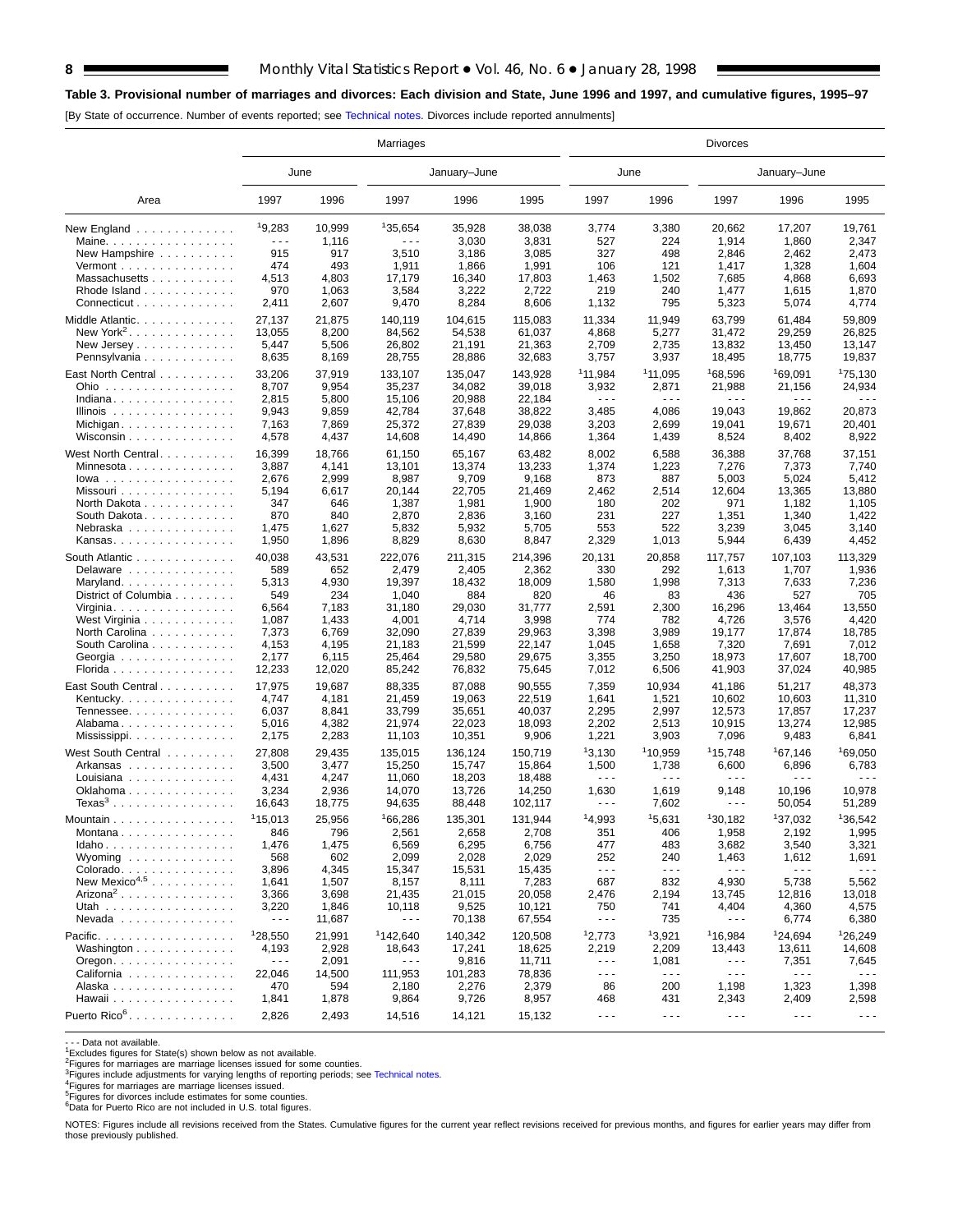#### <span id="page-8-0"></span>**Table 4. Provisional number of deaths under 1 year and infant mortality rates: Each division and State, 12 months ending with June 1996 and 1997**

[Data are estimates by State of residence. Figures should be interpreted with caution because of conversion from place of occurrence to place of residence; see [Technical notes. Infa](#page-16-0)nt mortality rates are deaths under 1 year per 1,000 live births in specified area]

|                                                                                        |                                                                                                                                                                                                                                                                                                                                                                                              |                      | 12 months ending with June |            |
|----------------------------------------------------------------------------------------|----------------------------------------------------------------------------------------------------------------------------------------------------------------------------------------------------------------------------------------------------------------------------------------------------------------------------------------------------------------------------------------------|----------------------|----------------------------|------------|
|                                                                                        | 1997                                                                                                                                                                                                                                                                                                                                                                                         |                      | 1996                       |            |
| Area                                                                                   | Number                                                                                                                                                                                                                                                                                                                                                                                       | Rate                 | Number                     | Rate       |
|                                                                                        | 962                                                                                                                                                                                                                                                                                                                                                                                          | 5.5                  | 869                        | 5.1        |
|                                                                                        | 50                                                                                                                                                                                                                                                                                                                                                                                           | 3.7                  | 72                         | 5.2        |
|                                                                                        | 73                                                                                                                                                                                                                                                                                                                                                                                           | 5.1                  | 65                         | 4.4        |
|                                                                                        | 48                                                                                                                                                                                                                                                                                                                                                                                           | 7.3                  | 54                         | 8.0        |
|                                                                                        | 409                                                                                                                                                                                                                                                                                                                                                                                          | 5.0                  | 375                        | 4.5        |
|                                                                                        | 75                                                                                                                                                                                                                                                                                                                                                                                           | 6.0                  | 84                         | 6.5        |
|                                                                                        | 307                                                                                                                                                                                                                                                                                                                                                                                          | 6.7                  | 219                        | 5.7        |
| Middle Atlantic                                                                        | 3,540                                                                                                                                                                                                                                                                                                                                                                                        | 6.7                  | 3,832                      | 7.2        |
|                                                                                        | 1,674                                                                                                                                                                                                                                                                                                                                                                                        | 6.3                  | 1,909                      | 7.2        |
|                                                                                        | 803                                                                                                                                                                                                                                                                                                                                                                                          | 6.9                  | 787                        | 6.6        |
|                                                                                        | 1,063                                                                                                                                                                                                                                                                                                                                                                                        | 7.3                  | 1,136                      | 7.6        |
|                                                                                        | 4,653                                                                                                                                                                                                                                                                                                                                                                                        | 7.5                  | 5,167                      | 8.3        |
|                                                                                        | 1,112                                                                                                                                                                                                                                                                                                                                                                                        | 7.3                  | 1,253                      | 8.2        |
|                                                                                        | 563                                                                                                                                                                                                                                                                                                                                                                                          | 6.9                  | 707                        | 8.1        |
|                                                                                        | 1,437                                                                                                                                                                                                                                                                                                                                                                                        | 7.8                  | 1,619                      | 8.8        |
|                                                                                        | 1,080                                                                                                                                                                                                                                                                                                                                                                                        | 8.1                  | 1,083                      | 7.9        |
|                                                                                        | 461                                                                                                                                                                                                                                                                                                                                                                                          | 6.9                  | 505                        | 7.6        |
|                                                                                        | 1,831                                                                                                                                                                                                                                                                                                                                                                                        | 7.1                  | 1,756                      | 6.9        |
|                                                                                        | 417                                                                                                                                                                                                                                                                                                                                                                                          | 6.4                  | 375                        | 5.9        |
|                                                                                        | 194                                                                                                                                                                                                                                                                                                                                                                                          | 5.3                  | 213                        | 5.9        |
|                                                                                        | 625                                                                                                                                                                                                                                                                                                                                                                                          | 8.6                  | 556                        | 7.3        |
|                                                                                        | 55<br>58                                                                                                                                                                                                                                                                                                                                                                                     | 6.5<br>5.5           | 38<br>70                   | 4.5<br>7.2 |
|                                                                                        | 188                                                                                                                                                                                                                                                                                                                                                                                          | 8.0                  | 190                        | 8.2        |
|                                                                                        | 294                                                                                                                                                                                                                                                                                                                                                                                          | 7.3                  | 314                        | 8.7        |
|                                                                                        |                                                                                                                                                                                                                                                                                                                                                                                              | 17.8                 |                            | 8.6        |
| South Atlantic $\ldots \ldots \ldots \ldots \ldots \ldots \ldots \ldots \ldots \ldots$ | 15,156<br>75                                                                                                                                                                                                                                                                                                                                                                                 | 7.4                  | 5,585<br>70                | 7.0        |
|                                                                                        | 582                                                                                                                                                                                                                                                                                                                                                                                          | 8.4                  | 605                        | 8.7        |
|                                                                                        | $\frac{1}{2} \frac{1}{2} \frac{1}{2} \frac{1}{2} \frac{1}{2} \frac{1}{2} \frac{1}{2} \frac{1}{2} \frac{1}{2} \frac{1}{2} \frac{1}{2} \frac{1}{2} \frac{1}{2} \frac{1}{2} \frac{1}{2} \frac{1}{2} \frac{1}{2} \frac{1}{2} \frac{1}{2} \frac{1}{2} \frac{1}{2} \frac{1}{2} \frac{1}{2} \frac{1}{2} \frac{1}{2} \frac{1}{2} \frac{1}{2} \frac{1}{2} \frac{1}{2} \frac{1}{2} \frac{1}{2} \frac{$ | $\sim$ $\sim$ $\sim$ | 151                        | 17.8       |
|                                                                                        | 620                                                                                                                                                                                                                                                                                                                                                                                          | 6.9                  | 673                        | 7.8        |
|                                                                                        | 151                                                                                                                                                                                                                                                                                                                                                                                          | 7.2                  | 157                        | 8.1        |
|                                                                                        | 1,014                                                                                                                                                                                                                                                                                                                                                                                        | 9.4                  | 965                        | 9.4        |
|                                                                                        | 414                                                                                                                                                                                                                                                                                                                                                                                          | 8.2                  | 428                        | 8.5        |
|                                                                                        | 968                                                                                                                                                                                                                                                                                                                                                                                          | 8.3                  | 1,080                      | 9.6        |
|                                                                                        | 1,332                                                                                                                                                                                                                                                                                                                                                                                        | 6.9                  | 1,456                      | 7.7        |
|                                                                                        | 2,075                                                                                                                                                                                                                                                                                                                                                                                        | 9.1                  | 2,077                      | 9.3        |
|                                                                                        | 430                                                                                                                                                                                                                                                                                                                                                                                          | 8.1                  | 406                        | 7.8        |
|                                                                                        | 642                                                                                                                                                                                                                                                                                                                                                                                          | 8.6                  | 657                        | 9.0        |
|                                                                                        | 571                                                                                                                                                                                                                                                                                                                                                                                          | 9.4                  | 620                        | 10.1       |
|                                                                                        | 432                                                                                                                                                                                                                                                                                                                                                                                          | 10.6                 | 394                        | 10.7       |
| West South Central                                                                     | 3,145                                                                                                                                                                                                                                                                                                                                                                                        | 6.7                  | 3,312                      | 7.4        |
|                                                                                        | 265                                                                                                                                                                                                                                                                                                                                                                                          | 7.3                  | 320                        | 9.1        |
|                                                                                        | 585                                                                                                                                                                                                                                                                                                                                                                                          | 8.9                  | 580                        | 8.7        |
|                                                                                        | 402                                                                                                                                                                                                                                                                                                                                                                                          | 8.9                  | 411                        | 9.0        |
|                                                                                        | 1,893                                                                                                                                                                                                                                                                                                                                                                                        | 5.9                  | 2,001                      | 6.7        |
|                                                                                        | 1,927                                                                                                                                                                                                                                                                                                                                                                                        | 7.2                  | 1,718                      | 7.1        |
|                                                                                        | 78                                                                                                                                                                                                                                                                                                                                                                                           | $\sqrt{4}$           | 81                         | 7.3        |
|                                                                                        | 140                                                                                                                                                                                                                                                                                                                                                                                          | 7.8                  | 116                        | 6.3        |
|                                                                                        | 31<br>391                                                                                                                                                                                                                                                                                                                                                                                    | 4.9<br>7.5           | 51<br>347                  | 8.4<br>7.2 |
|                                                                                        | 176                                                                                                                                                                                                                                                                                                                                                                                          | 6.5                  | 181                        | 6.7        |
|                                                                                        | 742                                                                                                                                                                                                                                                                                                                                                                                          | 8.9                  | 579                        | 8.1        |
|                                                                                        | 236                                                                                                                                                                                                                                                                                                                                                                                          | 5.4                  | 219                        | 5.7        |
|                                                                                        | 133                                                                                                                                                                                                                                                                                                                                                                                          | 5.4                  | 144                        | 6.5        |
|                                                                                        | 3,831                                                                                                                                                                                                                                                                                                                                                                                        | 5.7                  | 4,229                      | 6.0        |
|                                                                                        | 417                                                                                                                                                                                                                                                                                                                                                                                          | 5.3                  | 369                        | 4.6        |
|                                                                                        | 272                                                                                                                                                                                                                                                                                                                                                                                          | 6.2                  | 233                        | 5.4        |
| California <sup>2</sup>                                                                | 2,986                                                                                                                                                                                                                                                                                                                                                                                        | 5.8                  | 3,448                      | 6.2        |
|                                                                                        | 63                                                                                                                                                                                                                                                                                                                                                                                           | 6.3                  | 73                         | 7.5        |
|                                                                                        | 93                                                                                                                                                                                                                                                                                                                                                                                           | 5.3                  | 106                        | 5.6        |
|                                                                                        | 306                                                                                                                                                                                                                                                                                                                                                                                          | 9.6                  | 299                        | 10.4       |

- - Data not available.<br><sup>1</sup>Excludes figures for State(s) shown below as not available.

<sup>2</sup>Figures include adjustments for varying lengths of reporting periods; see [Technical notes.](#page-16-0)<br><sup>3</sup>Data for Puerto Rico are not included in U.S. total figures.

NOTES: Figures include all revisions received from the States. Figures for the current year reflect revisions received for previous months, and figures for earlier years may differ from those previously published.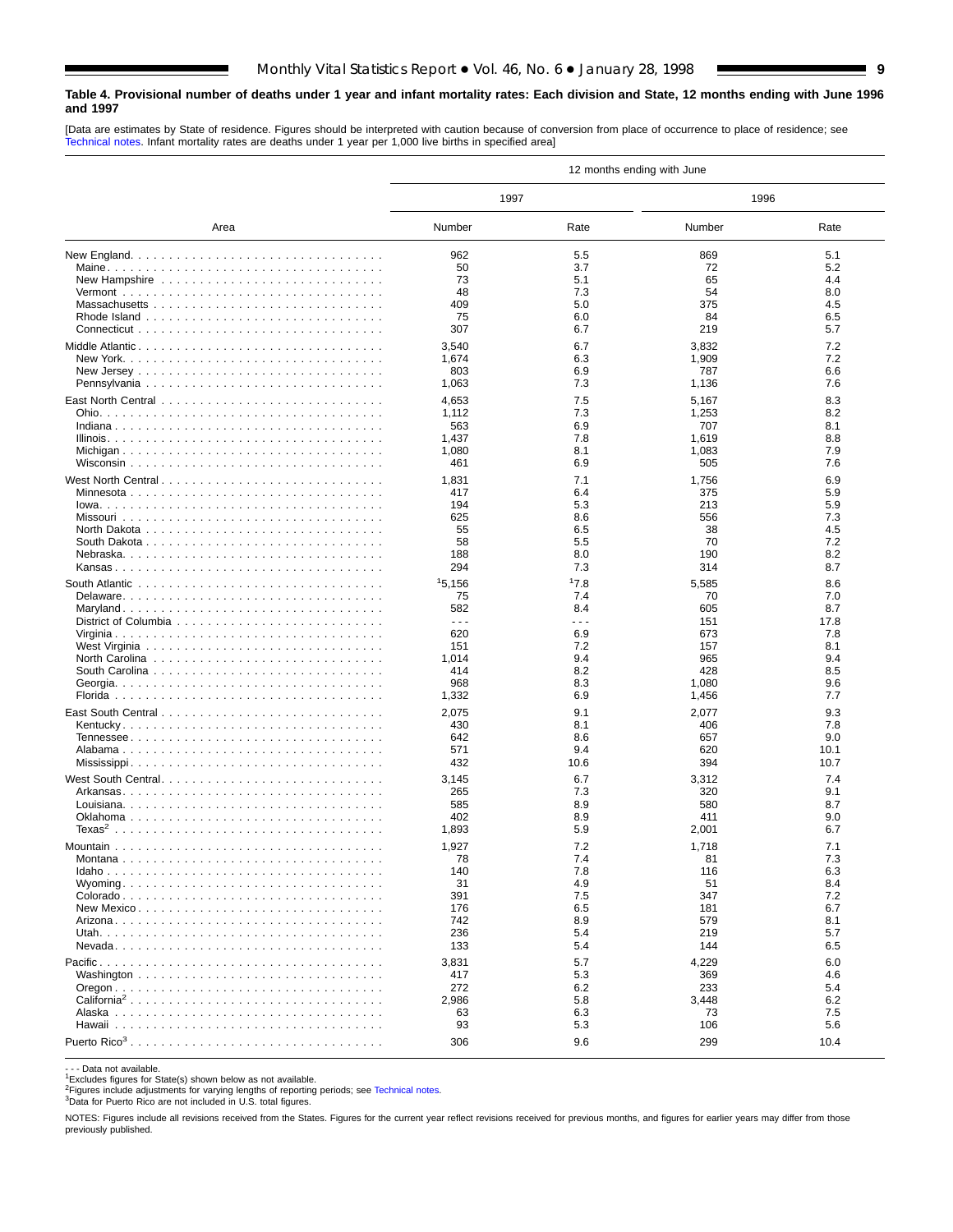#### **Table 5. Provisional number of deaths and death rates, by age, race, and sex, and age-adjusted death rates by race and sex: United States, May 1996 and 1997, cumulative figures 1996 and 1997, and 12 months ending with May 1996 and 1997**

[Data are provisional, estimated from a 10-p[ercent sample of deaths. Age](#page-16-0)-specific rates on an annual basis per 100,000 population in specified group; age-adjusted<br>rates per 100,000 U.S. standard population; see Technical n

|                                                                    |                      |                    | May                  |                               |                      |                               | January-May          |                               |                      |                             | 12 months ending with May     |                             |
|--------------------------------------------------------------------|----------------------|--------------------|----------------------|-------------------------------|----------------------|-------------------------------|----------------------|-------------------------------|----------------------|-----------------------------|-------------------------------|-----------------------------|
|                                                                    |                      | 1997               |                      | 1996                          |                      | 1997                          | 1996                 |                               | 1997                 |                             | 1996                          |                             |
| Age, race, and sex                                                 | Number               | Rate               | Number               | Rate                          | Number               | Rate                          | Number               | Rate                          | Number               | Rate                        | Number                        | Rate                        |
| All races, both sexes <sup>1</sup>                                 |                      |                    |                      |                               |                      |                               |                      |                               |                      |                             |                               |                             |
| All ages                                                           | 195,000              | 857.4              | 198,000              | 883.9                         | 990,000              | 896.9                         | 1,009,000            | 918.7                         | 2,293,000            | 860.8                       | 2,312,000                     | 876.5                       |
| Under 1 year $\ldots \ldots$                                       |                      |                    |                      |                               | 11,100               | 2716.0                        | 11,900               | 2740.1                        | 27,300               | 2728.3                      | 28,600                        | 2742.3                      |
| $1-4$ years                                                        | 3,310                | 67.4               | 3,690                | 75.1                          | 2,250                | 35.4                          | 2,770                | 42.6                          | 5,330                | 34.6                        | 6,410                         | 41.0                        |
| $5 - 14$ years                                                     |                      |                    |                      |                               | 3,350                | 20.9                          | 3,470                | 21.8                          | 8,680                | 22.5                        | 8,400                         | 21.9                        |
| 15-24 years.                                                       | 2,270                | 73.2               | 2,810                | 92.4                          | 12,560               | 83.4                          | 13,410               | 90.0                          | 32,790               | 90.3                        | 34,620                        | 96.3                        |
| 25-34 years.                                                       | 3,880                | 114.9              | 4,700                | 137.1                         | 19,080               | 115.6                         | 22,660               | 134.6                         | 48,640               | 121.3                       | 56,570                        | 139.3                       |
| 35-44 years.                                                       | 7,030                | 188.4              | 8,710                | 238.3                         | 36,620               | 201.9                         | 41,800               | 233.8                         | 91,240               | 208.8                       | 102,010                       | 238.0                       |
| 45-54 years.                                                       | 11,740               | 412.4              | 12,240               | 449.8                         | 59,860               | 435.4                         | 60,170               | 453.2                         | 142,500              | 432.6                       | 142,710                       | 450.0                       |
| 55-64 years.                                                       | 19,990               | 1,087.6            | 20,300               | 1,125.6                       | 98,100               | 1,095.9                       | 101,280              | 1,147.3                       | 231,250              | 1,075.2                     | 235,250                       | 1,109.1                     |
| 65-74 years.                                                       | 38,690               | 2,460.0            | 41,070               | 2,593.3                       | 195,620              | 2,549.3                       | 207,420              | 2,668.1                       | 465,320              | 2,502.0                     | 475,240                       | 2,534.1                     |
| 75–84 years.                                                       | 58,130               | 5,868.4            | 56,930               | 5,910.5                       | 289,530              | 6,020.7                       | 290,660              | 6,179.2                       | 657,600              | 5,685.6                     | 656,180                       | 5,822.9                     |
| 85 years and over                                                  | 49,430               | 15,136.5           | 47,680               | 15,161.1                      | 261,460              | 16,507.1                      | 252,700              | 16,459.0                      | 580,840              | 15,233.1                    | 563,720                       | 15,318.5                    |
| Not stated                                                         | 100                  | $\sim$ .           | 80                   | $\sim$ $\sim$                 | 530                  | $\ldots$                      | 450                  | $\sim$ $\sim$                 | 1,030                | $\sim$ $\sim$               | 990                           | $\sim$ $\sim$ $\sim$        |
| Age-adjusted rate <sup>3</sup> . $\ldots$ .                        | $\ldots$             | 473.0              | $\sim$ $\sim$        | 503.2                         | $\sim$ $\sim$ $\sim$ | 491.5                         | $\sim$ $\sim$ $\sim$ | 515.8                         | $\sim 100$           | 481.4                       | $\sim$ $\sim$ $\sim$          | 499.0                       |
| All races, male <sup>1</sup>                                       |                      |                    |                      |                               |                      |                               |                      |                               |                      |                             |                               |                             |
| All ages                                                           | 97,250               | 875.4              | 100,020              | 913.1                         | 491,080              | 908.9                         | 508,270              | 947.8                         | 1,147,990            | 880.7                       | 1,173,240                     | 910.5                       |
| Under 1 year                                                       |                      |                    |                      |                               | 6,390                | <sup>2</sup> 809.5            | 6,350                | 2774.7                        | 15,530               | 2810.5                      | 15,680                        | <sup>2</sup> 795.5          |
| $1-4$ years                                                        | 1,970                | 78.4               | 1,990                | 79.1                          | 1,170                | 35.9                          | 1,530                | 46.4                          | 2,880                | 36.5                        | 3,540                         | 44.2                        |
| $5 - 14$ years                                                     |                      |                    |                      |                               | 1,850                | 22.6                          | 1,980                | 24.2                          | 5,020                | 25.4                        | 4,990                         | 25.4                        |
| 15-24 years.                                                       | 1,710                | 107.3              | 2,000                | 128.8                         | 9,030                | 116.6                         | 10,050               | 132.1                         | 24,310               | 130.2                       | 26,280                        | 143.2                       |
| 25-34 years.                                                       | 2,810                | 166.4              | 3,170                | 185.0                         | 13,550               | 164.0                         | 16,020               | 190.4                         | 34,550               | 172.3                       | 40,450                        | 199.3                       |
| 35-44 years.                                                       | 4,570                | 246.2              | 5,750                | 317.0                         | 24,550               | 272.3                         | 28,450               | 320.8                         | 61,410               | 282.6                       | 69,820                        | 328.4                       |
| 45–54 years.                                                       | 7,680                | 551.3              | 7,630                | 574.0                         | 37,620               | 559.3                         | 38,240               | 589.4                         | 89,670               | 556.2                       | 90,790                        | 586.0                       |
| $55 - 64$ years.                                                   | 12,360               | 1,411.9            | 12,150               | 1,416.1                       | 59,210               | 1,388.5                       | 60,770               | 1,447.2<br>3,403.0            | 139,710              | 1,364.5                     | 141,230                       | 1,400.0<br>3,255.3          |
| 65-74 years.                                                       | 21,960<br>27,880     | 3,125.0<br>7,123.8 | 23,560<br>27,870     | 3,339.3<br>7,387.6            | 111,520<br>139,630   | 3,253.9<br>7,359.7            | 117,830<br>143,430   | 7,797.1                       | 262,480<br>319,510   | 3,161.6<br>7,012.9          | 271,750<br>322,980            | 7,345.5                     |
| 75-84 years.<br>85 years and over                                  | 16,220               | 17,283.0           | 15,830               | 17,867.7                      | 86,200               | 18,978.3                      | 83,280               | 19,284.6                      | 192,230              | 17,635.8                    | 185,030                       | 17,894.6                    |
| Not stated                                                         | 90                   |                    | 60                   |                               | 390                  |                               | 330                  |                               | 690                  |                             | 690                           |                             |
| Age-adjusted rate <sup>3</sup> . $\ldots$ .                        | $\ldots$             | $\sim$ .<br>600.4  | $\ldots$             | $\sim$ $\sim$ $\sim$<br>636.6 | $\ldots$             | $\sim$ $\sim$ $\sim$<br>619.1 | $\sim$ $\sim$        | $\sim$ $\sim$ $\sim$<br>657.3 | $\ldots$             | $\sim$ .<br>608.4           | $\sim 10$                     | $\sim$ $\sim$<br>639.2      |
| All races, female <sup>1</sup>                                     |                      |                    |                      |                               |                      |                               |                      |                               |                      |                             |                               |                             |
| All ages                                                           | 97,320               | 840.2              | 98,190               | 856.0                         | 498,920              | 885.5                         | 500,380              | 890.9                         | 1,144,520            | 841.8                       | 1,137,420                     | 842.7                       |
|                                                                    |                      |                    |                      |                               | 4,670                | 2618.2                        | 5,510                | 2705.1                        | 11,760               | 2642.3                      | 12,880                        | 2685.5                      |
| Under 1 year                                                       | 1,340                | 55.9               | 1,700                | 70.9                          | 1,080                | 34.5                          | 1,240                | 38.8                          | 2,450                | 32.5                        | 2,870                         | 37.6                        |
| $1-4$ years $\ldots$ $\ldots$ $\ldots$<br>5–14 years $\dots \dots$ |                      |                    |                      |                               | 1,500                | 19.3                          | 1,490                | 19.0                          | 3,660                | 19.4                        | 3,410                         | 18.2                        |
| 15-24 years. $\ldots$                                              | 560                  | 37.2               | 810                  | 54.4                          | 3,530                | 48.2                          | 3,360                | 46.0                          | 8,480                | 48.1                        | 8,340                         | 47.4                        |
| 25-34 years.                                                       | 1,070                | 63.4               | 1,530                | 89.2                          | 5,530                | 67.0                          | 6,640                | 78.8                          | 14,090               | 70.3                        | 16,120                        | 79.3                        |
| 35-44 years.                                                       | 2,450                | 130.6              | 2,960                | 160.7                         | 12,070               | 132.4                         | 13,350               | 148.2                         | 29,830               | 135.8                       | 32,180                        | 149.0                       |
| 45–54 years.                                                       | 4,060                | 279.3              | 4,600                | 330.5                         | 22,240               | 316.7                         | 21,930               | 322.8                         | 52,830               | 314.0                       | 51,910                        | 320.1                       |
| 55–64 years. $\ldots$                                              | 7,630                | 792.7              | 8,140                | 860.9                         | 38,890               | 829.4                         | 40,510               | 875.3                         | 91,540               | 812.4                       | 94,020                        | 845.4                       |
| 65–74 years. $\ldots$                                              | 16,730               | 1,922.9            | 17,510               | 1,993.9                       | 84,110               | 1,980.7                       | 89,580               | 2,077.7                       | 202,840              | 1,970.1                     | 203,490                       | 1,955.7                     |
| 75–84 years.                                                       | 30,250               | 5,048.5            | 29,060               | 4,959.5                       | 149,900              | 5,149.0                       | 147,230              | 5,140.4                       | 338,090              | 4,823.0                     | 333,200                       | 4,849.4                     |
| 85 years and over                                                  | 33,210               | 14,270.8           | 31,850               | 14,099.6                      | 175,260              | 15,514.8                      | 169,430              | 15,354.1                      | 388,620              | 14,277.0                    | 378,700                       | 14,312.2                    |
| Not stated.<br>.                                                   | 10                   |                    | 20                   |                               | 140                  |                               | 120                  |                               | 340                  |                             | 300                           |                             |
| Age-adjusted rate <sup>3</sup> . $\ldots$ .                        | $\sim$ $\sim$ $\sim$ | 365.4              | $\sim$ $\sim$ $\sim$ | 393.0                         | $\sim$ $\sim$ $\sim$ | 385.0                         | $\sim$ $\sim$ $\sim$ | 398.7                         | $\sim$ $\sim$ $\sim$ | 374.9                       | $\sim$ $\sim$ $\sim$          | 382.1                       |
| White                                                              |                      |                    |                      |                               |                      |                               |                      |                               |                      |                             |                               |                             |
| All ages                                                           | 168,930              | 900.1              | 170,260              | 916.3                         | 858,940<br>7,370     | 940.6<br>2601.7               | 869,880              | 955.8<br>2625.8               | 1,976,500<br>17,660  | 896.7<br><sup>2</sup> 593.6 | 1,987,040                     | 908.2<br><sup>2</sup> 634.3 |
| Under 1 year $\ldots \ldots$<br>$1-4$ years                        | 2,300                | 59.2               | 2,530                | 65.1                          | 1,690                | 33.3                          | 7,810<br>1,910       | 37.5                          | 3,710                | 30.4                        | 19,080<br>4,500               | 36.4                        |
| $5 - 14$ years                                                     |                      |                    |                      |                               | 2,530                | 20.1                          | 2,500                | 19.7                          | 6,370                | 20.9                        | 6,240                         | 20.5                        |
| 15-24 years.                                                       | 1,550                | 62.9               | 2,050                | 84.6                          | 8,870                | 74.0                          | 9,400                | 79.0                          | 23,120               | 80.0                        | 24,640                        | 86.0                        |
| 25-34 years.                                                       | 2,890                | 105.7              | 3,280                | 117.5                         | 13,890               | 103.8                         | 15,770               | 114.9                         | 34,700               | 106.7                       | 39,230                        | 118.4                       |
| 35-44 years.                                                       | 5,060                | 163.4              | 6,280                | 206.4                         | 26,630               | 176.8                         | 30,050               | 201.9                         | 66,400               | 182.9                       | 73,370                        | 205.6                       |
| 45-54 years.                                                       | 8,980                | 370.7              | 9,210                | 396.6                         | 46,420               | 396.8                         | 45,660               | 402.9                         | 109,450              | 390.0                       | 109,040                       | 402.4                       |
| 55-64 years.                                                       | 16,370               | 1,034.4            | 16,310               | 1,048.0                       | 79,110               | 1,025.9                       | 82,240               | 1,079.3                       | 187,230              | 1,010.3                     | 190,940                       | 1,042.5                     |
| 65–74 years. $\ldots$                                              | 33,810               | 2,436.7            | 35,540               | 2,534.6                       | 169,740              | 2,506.0                       | 180,480              | 2,620.9                       | 402,420              | 2,449.6                     | 412,060                       | 2,479.0                     |
| 75-84 years.                                                       | 52,540               | 5,860.9            | 51,220               | 5,865.4                       | 261,650              | 6,011.9                       | 261,120              | 6,122.3                       | 591,340              | 5,649.0                     | 589,300                       | 5,766.7                     |
| 85 years and over                                                  | 45,350               | 15,343.7           | 43,760               | 15,290.0                      | 240,700              | 16,789.5                      | 232,620              | 16,650.4                      | 533,390              | 15,451.6                    | 517,870                       | 15,463.4                    |
| Not stated                                                         | 70                   | $\sim$ $\sim$      | 80                   | $\sim$ $\sim$                 | 340                  | $\sim$ .                      | 330                  | $\sim$ $\sim$                 | 700                  | $\sim$ $\sim$               | 760                           |                             |
| Age-adjusted rate <sup>3</sup> .                                   | $\sim$ $\sim$        | 454.2              | $\sim$ $\sim$        | 476.2                         | $\sim$               | 470.7                         | $\sim$ $\sim$        | 489.6                         | $\sim$ $\sim$        | 458.1                       | $\epsilon \rightarrow \infty$ | 472.8                       |

See footnotes at end of table.

<span id="page-9-0"></span>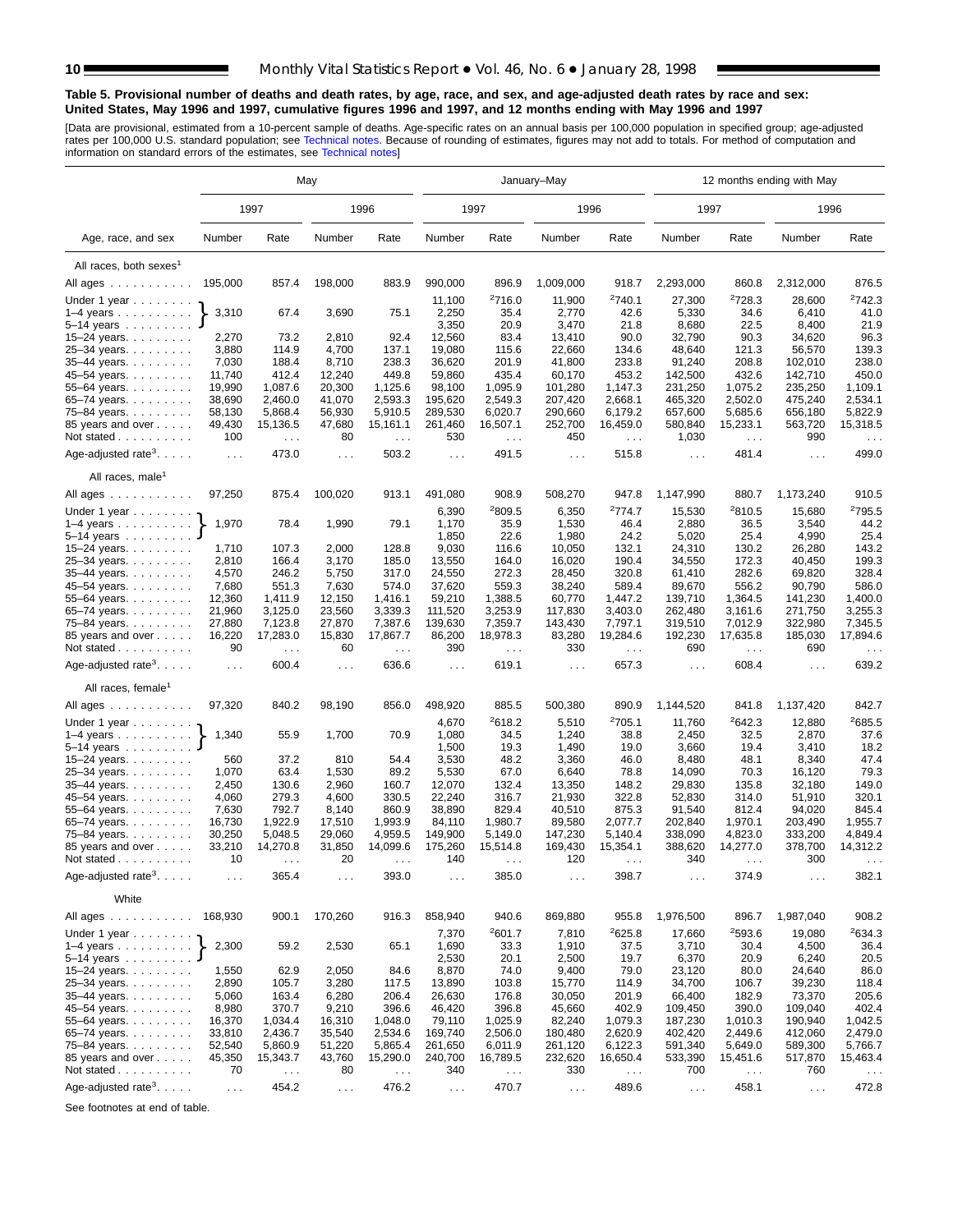#### **Table 5. Provisional number of deaths and death rates, by age, race, and sex, and age-adjusted death rates by race and sex: United States, May 1996 and 1997, cumulative figures 1996 and 1997, and 12 months ending with May 1996 and 1997—Con.**

[Data are provisional, estimated from a 10-percent sample of deaths. Age-specific rates on an annual basis per 100,000 population in specified group; age-adjusted<br>rates per 100,000 U.S. standard population; see Technical n

|                                             | May                  |                           |                          |                                  |                      |                      | January-May      |                                  | 12 months ending with May   |                      |                      |                                  |  |  |
|---------------------------------------------|----------------------|---------------------------|--------------------------|----------------------------------|----------------------|----------------------|------------------|----------------------------------|-----------------------------|----------------------|----------------------|----------------------------------|--|--|
|                                             |                      | 1997                      |                          | 1996                             |                      | 1997                 |                  | 1996                             |                             | 1997                 |                      | 1996                             |  |  |
| Age, race, and sex                          | Number               | Rate                      | Number                   | Rate                             | Number               | Rate                 | Number           | Rate                             | Number                      | Rate                 | Number               | Rate                             |  |  |
| White male                                  |                      |                           |                          |                                  |                      |                      |                  |                                  |                             |                      |                      |                                  |  |  |
| All ages                                    | 83,840               | 907.9                     | 85,460                   | 937.1                            | 422,000              | 939.4                | 433,490          | 970.6                            | 980,450                     | 904.3                | 998,310              | 929.8                            |  |  |
|                                             |                      |                           |                          |                                  | 4,280                | <sup>2</sup> 681.6   | 4,150            | 2647.0                           | 10,140                      | ${}^{2}664.9$        | 10,580               | 2685.2                           |  |  |
| Under 1 year<br>$1-4$ years                 | 1,350                | 67.7                      | 1,440                    | 72.3                             | 850                  | 32.5                 | 1,090            | 41.9                             | 2,050                       | 32.7                 | 2,590                | 40.9                             |  |  |
| $5 - 14$ years $\ldots$                     |                      |                           |                          |                                  | 1,390                | 21.2                 | 1,410            | 21.6                             | 3,680                       | 23.5                 | 3,680                | 23.6                             |  |  |
| 15-24 years. $\ldots$                       | 1,140                | 89.4                      | 1,470                    | 118.3                            | 6,260                | 100.8                | 6,920            | 113.4                            | 16,810                      | 112.4                | 18,360               | 124.9                            |  |  |
| 25-34 years.                                | 2,170                | 157.0                     | 2,250                    | 159.7                            | 10,020               | 148.2                | 11,430           | 165.1                            | 24,990                      | 152.0                | 28,730               | 171.8                            |  |  |
| 35-44 years.                                | 3,350                | 215.1                     | 4,300                    | 281.8                            | 18,070               | 238.7                | 20,770           | 278.3                            | 45,220                      | 247.8                | 50,950               | 284.7                            |  |  |
| 45-54 years.                                | 5,930                | 494.6                     | 5,800                    | 505.7                            | 29,330               | 506.5                | 29,190           | 521.2                            | 69,410                      | 499.9                | 69,880               | 522.2                            |  |  |
| 55-64 years.                                | 10,170               | 1,333.7                   | 9,780                    | 1,306.2                          | 48,460               | 1,304.3              | 49,390           | 1,347.8                          | 114,420                     | 1,282.0              | 115,360              | 1,309.7                          |  |  |
| 65-74 years.                                | 19,520               | 3,123.6                   | 20,660                   | 3,282.9                          | 97,500               | 3,197.4              | 103,180          | 3,339.1                          | 228,600                     | 3,093.0              | 236,980              | 3,179.2                          |  |  |
| 75-84 years.                                | 25,430               | 7,152.8                   | 25,270                   | 7,361.2                          | 126,900              | 7,361.0              | 129,280          | 7,722.7                          | 289,270                     | 6,988.9              | 291,770              | 7,290.6                          |  |  |
| 85 years and over                           | 14,710               | 17,477.1                  | 14,430                   | 18,009.2                         | 78,660               | 19,315.3             | 76,410           | 19,570.4                         | 175,360                     | 17,930.5             | 168,850              | 18,078.2                         |  |  |
| Not stated                                  | 60                   | $\sim$ $\sim$             | 60                       | $\sim$ $\sim$                    | 290                  | $\sim$ $\sim$        | 260              | $\sim 100$                       | 500                         | $\cdots$             | 570                  | $\sim$ $\sim$ $\sim$             |  |  |
| Age-adjusted rate <sup>3</sup> . $\ldots$ . | $\sim$ $\sim$ $\sim$ | 576.8                     | $\sim 100$               | 604.5                            | $\sim$ $\sim$ $\sim$ | 591.9                | $\sim 100$       | 621.6                            | $\sim$ $\sim$ $\sim$        | 578.1                | $\sim 100$           | 604.2                            |  |  |
| White female                                |                      |                           |                          |                                  |                      |                      |                  |                                  |                             |                      |                      |                                  |  |  |
| All ages $\ldots$ $\ldots$ $\ldots$ .       | 85,090               | 892.5                     | 84,800                   | 896.3                            | 436,940              | 941.8                | 436,400          | 941.6                            | 996,050                     | 889.3                | 988,730              | 887.3                            |  |  |
| Under 1 year $\ldots$                       |                      |                           |                          |                                  | 3,090                | 2517.5               | 3,660            | 2603.4                           | 7,520                       | 2518.6               | 8,500                | <sup>2</sup> 580.6               |  |  |
| $1-4$ years                                 | 950                  | 50.2                      | 1,090                    | 57.6                             | 840                  | 33.8                 | 820              | 32.9                             | 1,660                       | 27.9                 | 1,910                | 31.7                             |  |  |
| $5-14$ years $\ldots$ $\ldots$ .            |                      |                           |                          |                                  | 1,140                | 18.3                 | 1,090            | 17.8                             | 2,690                       | 18.1                 | 2,570                | 17.4                             |  |  |
| 15-24 years.                                | 410                  | 34.4                      | 580                      | 49.2                             | 2,610                | 45.4                 | 2,480            | 42.9                             | 6,300                       | 45.1                 | 6,280                | 45.0                             |  |  |
| 25-34 years.                                | 720                  | 53.3                      | 1,030                    | 74.5                             | 3,870                | 58.6                 | 4,340            | 63.7                             | 9,710                       | 60.4                 | 10,500               | 64.0                             |  |  |
| $35 - 44$ years.                            | 1,710                | 111.0                     | 1,980                    | 130.6                            | 8,560                | 114.3                | 9,280            | 125.1                            | 21.190                      | 117.3                | 22,420               | 126.0<br>285.5                   |  |  |
| 45–54 years.<br>55-64 years.                | 3,050<br>6,200       | 249.2<br>756.0            | 3,410<br>6,530           | 290.1<br>808.6                   | 17,100<br>30,650     | 289.2<br>766.9       | 16,470<br>32,840 | 287.0<br>830.5                   | 40,040<br>72,810            | 282.4<br>757.8       | 39,160<br>75,580     | 794.9                            |  |  |
| 65-74 years.                                | 14,300               | 1,875.2                   | 14,870                   | 1,924.0                          | 72,240               | 1,940.1              | 77,300           | 2.035.9                          | 173,820                     | 1.923.4              | 175,090              | 1,909.8                          |  |  |
| 75-84 years.                                | 27,100               | 5,009.9                   | 25,960                   | 4,898.4                          | 134,750              | 5,126.4              | 131,840          | 5,088.6                          | 302,070                     | 4,772.8              | 297,520              | 4,785.6                          |  |  |
| 85 years and over<br>Not stated             | 30,640<br>10         | 14,494.2<br>$\sim$ $\sim$ | 29,330<br>20             | 14,232.8<br>$\sim$ $\sim$ $\sim$ | 162,040<br>50        | 15,787.4<br>$\sim$ . | 156,210<br>70    | 15,517.7<br>$\sim$ $\sim$ $\sim$ | 358,030<br>200              | 14,471.7<br>$\sim$ . | 349,030<br>190       | 14,452.6<br>$\sim$ $\sim$ $\sim$ |  |  |
| Age-adjusted rate <sup>3</sup> .            | $\sim$ $\sim$ $\sim$ | 350.1                     | $\sim 100$               | 369.4                            | $\cdots$             | 369.0                | $\cdots$         | 380.1                            | $\sim 10$                   | 357.1                | $\sim$ $\sim$ $\sim$ | 362.8                            |  |  |
| <b>Black</b>                                |                      |                           |                          |                                  |                      |                      |                  |                                  |                             |                      |                      |                                  |  |  |
| All ages                                    | 21,990               | 764.7                     | 24,370                   | 858.0                            | 113,850              | 814.3                | 122,470          | 881.3                            | 275,630                     | 817.9                | 285,630              | 856.5                            |  |  |
| Under 1 year                                |                      |                           |                          |                                  | 3,390                | <sup>2</sup> 1,454.5 | 3,700            | 21,415.0                         | 8,700                       | 21,550.8             | 8,660                | 21,383.4                         |  |  |
| $1-4$ years $\ldots$ $\ldots$ $\ldots$      | 840                  | 110.3                     | 1,040                    | 135.2                            | 510                  | 51.6                 | 720              | 71.4                             | 1,420                       | 60.0                 | 1,590                | 64.5                             |  |  |
| $5-14$ years                                |                      |                           |                          |                                  | 680                  | 26.7                 | 810              | 33.1                             | 1,840                       | 30.5                 | 1,770                | 29.8                             |  |  |
| 15-24 years.                                | 610<br>900           | 129.5                     | 590                      | 127.4                            | 3,120                | 136.3                | 3,420            | 151.0                            | 8,320                       | 150.8                | 8,510                | 155.5<br>290.2                   |  |  |
| 25-34 years.<br>35-44 years.                | 1,790                | 197.0<br>388.8            | 1,280<br>2,180           | 279.1<br>486.8                   | 4,570<br>9,100       | 205.4<br>407.1       | 6,230<br>10,760  | 276.7<br>491.7                   | 12,270<br>22,460            | 227.1<br>417.8       | 15,690<br>26,210     | 500.1                            |  |  |
| 45-54 years.                                | 2,390                | 790.7                     | 2,690                    | 938.8                            | 11,790               | 808.0                | 12,910           | 924.7                            | 28,890                      | 828.7                | 30,150               | 907.9                            |  |  |
| 55-64 years.                                | 3,160                | 1,695.0                   | 3,510                    | 1,926.6                          | 16,850               | 1,863.2              | 16,890           | 1,895.9                          | 39,080                      | 1,799.3              | 39,070               | 1,824.8                          |  |  |
| 65-74 years.                                | 4,080                | 2,923.8                   | 4,800                    | 3,481.0                          | 22,120               | 3,258.1              | 23,620           | 3,496.2                          | 54,560                      | 3,328.9              | 55,390               | 3,408.6                          |  |  |
| 75-84 years.                                | 4,810                | 6,577.7                   | 4,930                    | 6,929.3                          | 23,820               | 6,708.4              | 25,690           | 7,380.2                          | 57,070                      | 6,674.9              | 58,240               | 6,966.5                          |  |  |
| 85 years and over                           | 3,380                | 13,675.9                  | 3,350                    | 14,125.6                         | 17,730               | 14,768.7             | 17,590           | 15,155.6                         | 40,710                      | 14,037.9             | 40,140               | 14,387.1                         |  |  |
| Not stated $\ldots$                         | 30                   |                           |                          |                                  | 170                  |                      | 120              |                                  | 310                         |                      | 210                  |                                  |  |  |
| Age-adjusted rate <sup>3</sup> .            | $\sim$ $\sim$        | 659.2                     | $\sim$ $\sim$            | 760.3                            | $\sim$ .             | 704.5                | $\sim$ $\sim$    | 772.9                            | $\sim$                      | 712.9                | $\sim$ $\sim$ $\sim$ | 754.3                            |  |  |
| <b>Black male</b>                           |                      |                           |                          |                                  |                      |                      |                  |                                  |                             |                      |                      |                                  |  |  |
| All ages                                    | 11,240               | 823.3                     | 12,540                   | 930.4                            | 59,380               | 894.6                | 65,710           | 996.5                            | 144,950                     | 905.9                | 153,670              | 971.2                            |  |  |
| Under 1 year                                |                      |                           |                          |                                  | 1,920                | 21,617.8             | 1,990            | 21,507.2                         | 4,810                       | 21,693.7             | 4,610                | 21,454.3                         |  |  |
| $1-4$ years                                 | 500                  | 129.4                     | 490                      | 125.6                            | 300                  | 61.0                 | 370              | 71.4                             | 770                         | 64.2                 | 800                  | 64.0                             |  |  |
| 5–14 years $\dots \dots$                    |                      |                           |                          |                                  | 390                  | 30.7                 | 460              | 37.4                             | 1,080                       | 35.2                 | 1,090                | 36.2                             |  |  |
| 15–24 years. $\ldots$                       | 500                  | 211.6                     | 400                      | 172.5                            | 2,380                | 209.0                | 2,750            | 241.9                            | 6,510                       | 235.2                | 6,810                | 248.6                            |  |  |
| 25-34 years.                                | 550                  | 253.9                     | 840                      | 386.8                            | 3,070                | 290.3                | 4,180            | 392.8                            | 8,360                       | 326.4                | 10,680               | 417.2                            |  |  |
| 35-44 years.                                | 1,100                | 510.3                     | 1,290                    | 616.9                            | 5,870                | 562.0                | 6,980            | 682.2                            | 14,630                      | 581.7                | 17,240               | 704.8                            |  |  |
| 45-54 years.                                | 1,520                | 1,109.5                   | 1,680                    | 1,293.9                          | 7,310                | 1,103.8              | 8,190            | 1,294.5                          | 17,930                      | 1,134.8              | 18,910               | 1,256.5                          |  |  |
| 55-64 years.                                | 1,910<br>2,030       | 2,362.3<br>3,474.1        | 2,070<br>2,490           | 2,613.8<br>4,323.2               | 9,540<br>11,910      | 2,428.0<br>4,198.3   | 10,070<br>12,770 | 2,598.9<br>4,530.4               | 22,430<br>29,280            | 2,381.1<br>4,274.5   | 22,900<br>30,180     | 2,459.7<br>4,451.3               |  |  |
| 65-74 years.<br>75-84 years.                | 2,010                | 7,465.7                   | 2,150                    | 8,241.5                          | 10,530               | 8,060.9              | 12,120           | 9,509.3                          | 25,400                      | 8,063.5              | 26,870               | 8,781.0                          |  |  |
| 85 years and over                           | 1,090                | 15,098.7                  | 1,140                    | 16,616.5                         | 6,070                | 17,233.3             | 5,760            | 17,230.2                         | 13,560                      | 15,952.9             | 13,470               | 16,629.6                         |  |  |
| Not stated                                  | 30                   | $\sim$ $\sim$ $\sim$      | $\overline{\phantom{0}}$ | $\sim$ $\sim$                    | 90                   | $\sim$ .             | 70               | $\sim$ $\sim$                    | 180                         | $\sim$ .             | 110                  |                                  |  |  |
|                                             |                      |                           |                          |                                  |                      |                      |                  |                                  |                             |                      |                      |                                  |  |  |
| Age-adjusted rate <sup>3</sup> . $\ldots$ . | $\sim$ $\sim$        | 842.1                     | $\sim 100$               | 969.0                            | $\sim$               | 912.8                | $\sim$ $\sim$    | 1,029.5                          | $\mathcal{L}^{\mathcal{L}}$ | 928.4                | $\sim$ $\sim$        | 1,002.6                          |  |  |

See footnotes at end of table.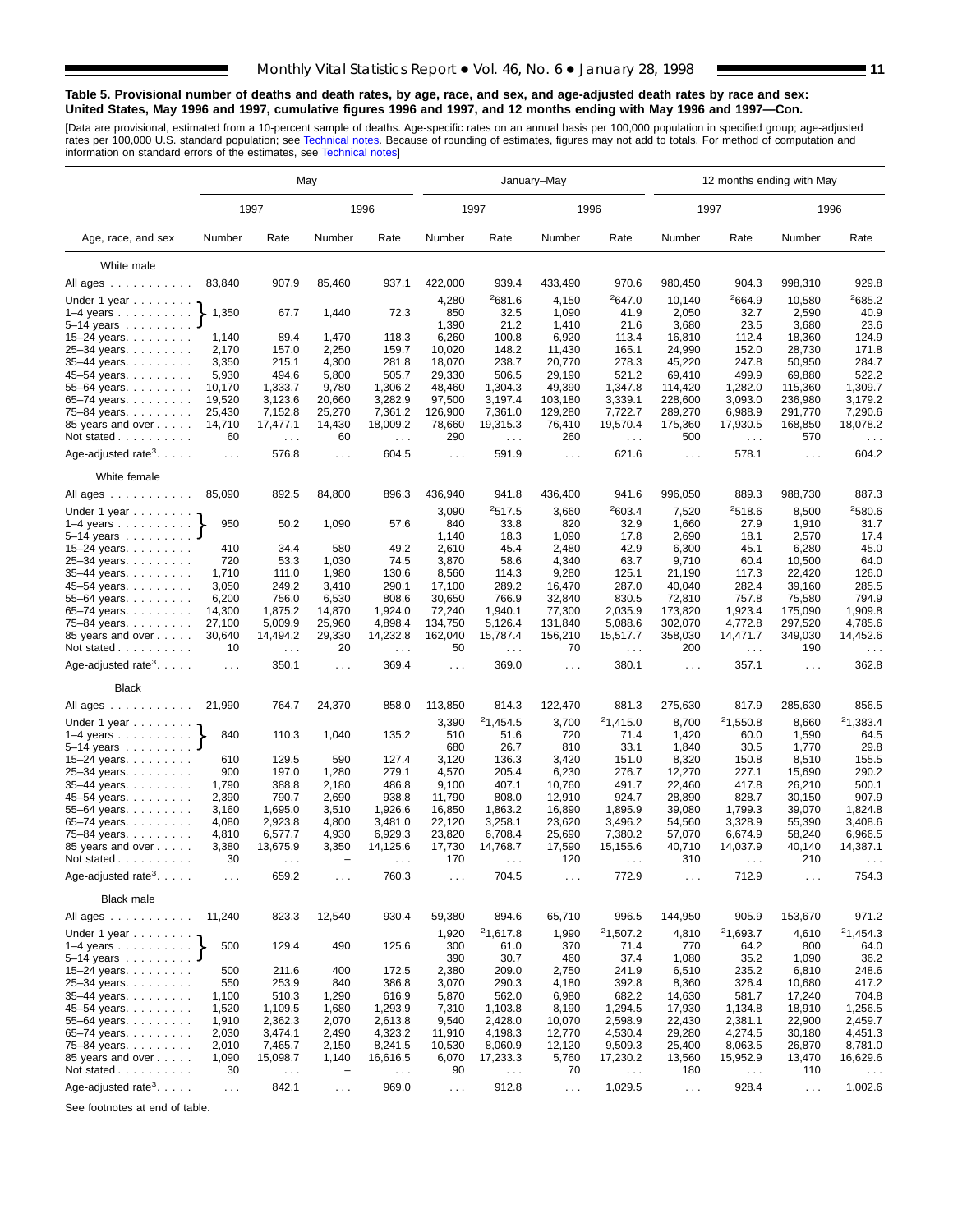#### **Table 5. Provisional number of deaths and death rates, by age, race, and sex, and age-adjusted death rates by race and sex: United States, May 1996 and 1997, cumulative figures 1996 and 1997, and 12 months ending with May 1996 and 1997—Con.**

[Data are provisional, estimated from a 10-pe[rcent sample of deaths. Ag](#page-16-0)e-specific rates on an annual basis per 100,000 population in specified group; age-adjusted rates per 100,000 U.S. standard population; see Technical notes. Because of rounding of estimates, figures may not add to totals. For method of computation and<br>information on standard errors of the estimates, see Technical

|                                                    |          |          | May                      |          |            |              | January-May          |              |                      | 12 months ending with May |                      |              |
|----------------------------------------------------|----------|----------|--------------------------|----------|------------|--------------|----------------------|--------------|----------------------|---------------------------|----------------------|--------------|
|                                                    |          | 1997     |                          | 1996     |            | 1997         |                      | 1996         | 1997                 |                           |                      | 1996         |
| Age, race, and sex                                 | Number   | Rate     | Number                   | Rate     | Number     | Rate         | Number               | Rate         | Number               | Rate                      | Number               | Rate         |
| <b>Black female</b>                                |          |          |                          |          |            |              |                      |              |                      |                           |                      |              |
| All ages                                           | 10,750   | 711.8    | 11,830                   | 792.5    | 54,470     | 741.7        | 56,760               | 777.3        | 130,680              | 738.3                     | 131,950              | 752.8        |
| Under 1 year $\eta$                                |          |          |                          |          | 1,470      | 21,278.2     | 1,700                | 21,328.3     | 3,890                | 21,404.3                  | 4,050                | 21,310.7     |
| 1–4 years $\ldots$ $\ldots$ $\}$<br>$5 - 14$ years | 340      | 90.7     | 550                      | 145.1    | 200<br>290 | 41.8<br>23.5 | 360<br>350           | 71.4<br>28.7 | 650<br>750           | 55.7<br>25.2              | 790<br>680           | 64.9<br>23.3 |
| 15-24 years. $\ldots$                              | 110      | 46.9     | 200                      | 86.4     | 730        | 63.1         | 680                  | 60.8         | 1,810                | 65.8                      | 1,700                | 62.2         |
| 25-34 years.                                       | 350      | 145.7    | 440                      | 182.2    | 1,500      | 128.8        | 2,040                | 172.3        | 3,910                | 137.5                     | 5,010                | 176.0        |
| 35-44 years.                                       | 690      | 281.8    | 890                      | 372.9    | 3,230      | 271.6        | 3,790                | 324.8        | 7,830                | 273.7                     | 8,970                | 320.9        |
| 45-54 years.                                       | 880      | 532.4    | 1,010                    | 644.6    | 4,490      | 562.8        | 4,720                | 618.2        | 10,960               | 575.0                     | 11,230               | 618.4        |
| 55-64 years.                                       | 1,240    | 1,174.6  | 1,440                    | 1,398.1  | 7,310      | 1,426.4      | 6,830                | 1,355.4      | 16,660               | 1,354.5                   | 16,170               | 1,336.4      |
| 65-74 years.                                       | 2,060    | 2,539.8  | 2,310                    | 2,876.9  | 10,210     | 2,584.9      | 10,850               | 2,753.3      | 25,280               | 2,649.9                   | 25,200               | 2,661.0      |
| 75-84 years.                                       | 2,800    | 6,060.2  | 2,780                    | 6,169.5  | 13,290     | 5,920.5      | 13,570               | 6,148.7      | 31,670               | 5.864.8                   | 31,380               | 5,920.8      |
| 85 years and over                                  | 2,290    | 13,088.8 | 2,220                    | 13,171.0 | 11,670     | 13,747.3     | 11,830               | 14,314.3     | 27,140               | 13,239.0                  | 26,670               | 13,469.7     |
| Not stated                                         | -        | $\cdots$ | $\overline{\phantom{0}}$ | $\cdots$ | 80         | $\cdots$     | 50                   | $\cdots$     | 130                  | $\cdots$                  | 100                  | $\cdots$     |
| Age-adjusted rate <sup>3</sup> . $\ldots$ .        | $\cdots$ | 514.7    | $\sim 100$               | 600.3    | $\cdots$   | 543.0        | $\sim$ $\sim$ $\sim$ | 575.1        | $\sim$ $\sim$ $\sim$ | 544.8                     | $\sim$ $\sim$ $\sim$ | 561.5        |

. . . Category not applicable. – Quantity zero.

1Includes races other than white and black.

<sup>2</sup>Death rates under 1 year ([based on population estimate](#page-16-0)s) differ from infant mortality rates (based on live births); see table 9 for infant mortality rates.<br><sup>3</sup>For method of computation, see Technical notes.

NOTES: Figures include all revisions received from the States. Cumulative and 12-month figures for the current ye[ar](#page-15-0) [reflect](#page-15-0) [revisio](#page-15-0)ns received for previous months, and figures for earlier years<br>may differ from those previo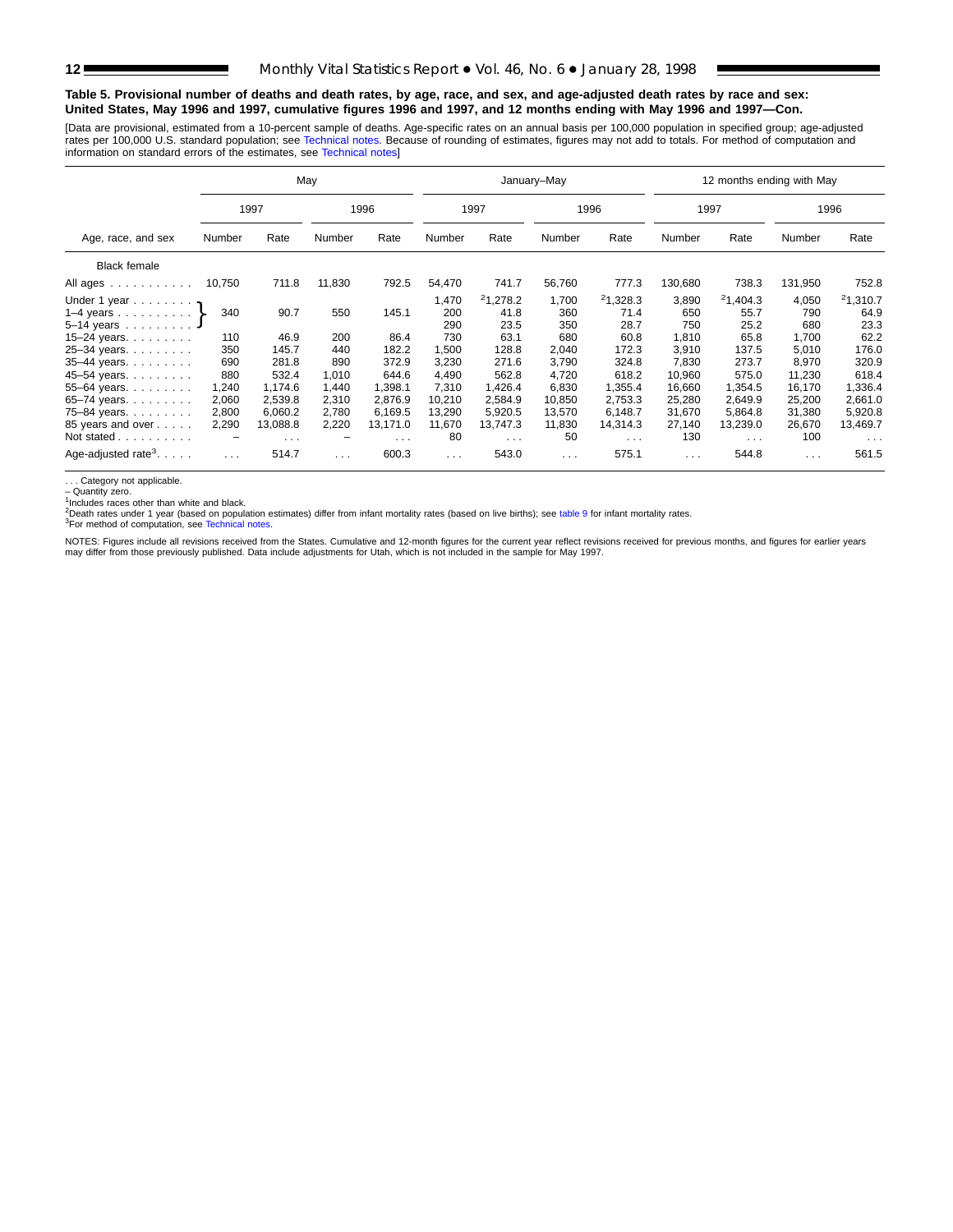#### <span id="page-12-0"></span>Table 6. Provisional number of deaths and death rates for 72 selected causes, Human immunodeficiency virus infection, and Alzheimer's disease: United States, May 1996 and 1997, cumulative figures 1996 and 1997, and 12 months ending with May 1996 and 1997

[Data are provisional, estimated from <sup>a</sup> 10-percent sample of deaths. Rates on an annual basis per 100,000 estimated population. Because of rounding of [estimates,](#page-16-0) figures may not add to totals. For method of computation and information on standard errors of the estimates, see [Technical](#page-16-0) notes. For explanation of asterisks preceding cause-of-death categories, see Technical notes]

|                                                                                                                                                                  |                                   | Mav                 |                                   |                      | January-May                  |                      |                           |                      |                             |                     | 12 months ending with May   |                     |
|------------------------------------------------------------------------------------------------------------------------------------------------------------------|-----------------------------------|---------------------|-----------------------------------|----------------------|------------------------------|----------------------|---------------------------|----------------------|-----------------------------|---------------------|-----------------------------|---------------------|
|                                                                                                                                                                  | 1997                              |                     | 1996                              |                      | 1997                         |                      | 1996                      |                      | 1997                        |                     | 1996                        |                     |
| Cause of death (Based on the Ninth Revision, International Classification of Diseases, 1975)                                                                     | Number                            |                     |                                   |                      | Rate Number Rate Number Rate |                      | <b>Number</b>             | Rate                 | Number                      | Rate                | Number                      | Rate                |
|                                                                                                                                                                  | 195.000                           | 857.4               | 198.000                           | 883.9                | 990.000                      | 896.9                | 1,009,000                 | 918.7                | 2.293.000                   | 860.8               | 2.312.000                   | 876.5               |
|                                                                                                                                                                  | 70                                |                     | 20                                |                      | 350                          | 0.3                  | 360                       | 0.3                  | 810                         | 0.3                 | 750                         | 0.3                 |
|                                                                                                                                                                  | 100<br>60<br>40                   |                     | 60<br>60                          |                      | 500<br>400<br>100            | 0.4<br>0.3           | 440<br>360<br>90          | 0.4<br>0.3           | 1,060<br>840<br>220         | 0.4<br>0.3<br>0.1   | 1,140<br>930<br>210         | 0.4<br>0.4<br>0.1   |
|                                                                                                                                                                  | 10                                |                     | 20                                |                      | 10<br>180                    | 0.2                  | 10<br>130                 | 0.1                  | 10<br>320                   | 0.1                 | 20<br>250                   | 0.1                 |
|                                                                                                                                                                  | 1,620<br>$\overline{\phantom{0}}$ | 7.1                 | 1.920<br>$\overline{\phantom{0}}$ | 8.6                  | 9.560<br>10                  | 8.6                  | 9.660                     | 8.8                  | 21,560<br>10                | 8.1                 | 21,260                      | 8.1                 |
| All other infectious and parasitic                                                                                                                               | 230<br>10                         | 1.0                 | 340                               | 1.5                  | 1,600<br>40                  | 1.4                  | 1,520                     | 1.4                  | 3,900<br>70                 | 1.5                 | 3,600<br>50                 | 1.4                 |
| diseases <sup>1</sup> 001–003,005,020–032,037,039–041,*042–*044,046–054,056–066,071–088,098–139                                                                  | 1,590                             | 7.0                 | 3,520                             | 15.7                 | 10,010                       | 9.1                  | 18,090                    | 16.5                 | 29,870                      | 11.2                | 46,200                      | 17.5                |
| Malignant neoplasms, including neoplasms of lymphatic and hematopoietic tissues 140–208                                                                          | 44,610<br>510                     | 196.6<br>2.2        | 46,220<br>590                     | 206.1<br>2.6         | 218,670<br>3.140             | 198.1<br>2.8         | 227,420<br>3,270          | 207.1<br>3.0         | 533,580<br>7,710            | 200.4<br>2.9        | 539,670<br>7.770            | 204.5<br>2.9        |
| Malignant neoplasms of digestive organs and peritoneum150–159<br>Malignant neoplasms of respiratory and intrathoracic organs160–165                              | 10.900<br>12,880                  | 48.0<br>56.8        | 10.960<br>13,690                  | 48.9<br>61.0         | 51.380<br>64,510             | 46.5<br>58.4         | 53.040<br>67.070          | 48.3<br>61.1         | 125.190<br>156,500          | 47.0<br>58.8        | 126.400<br>157.400          | 47.9<br>59.7        |
|                                                                                                                                                                  | 3.180<br>4,870<br>2.020           | 14.0<br>21.5<br>8.9 | 3.780<br>5.410<br>1.910           | 16.8<br>24.1<br>8.5  | 16.610<br>24,220<br>10.030   | 15.1<br>21.9<br>9.1  | 18.360<br>25,140<br>9.800 | 16.7<br>22.9<br>8.9  | 41.790<br>59,310<br>23,250  | 15.7<br>22.3<br>8.7 | 43.960<br>60.430<br>22.820  | 16.7<br>22.9<br>8.6 |
|                                                                                                                                                                  | 5,320<br>1,730                    | 23.4<br>7.6         | 5,350<br>1,640                    | 23.8<br>7.3          | 25,750<br>8,370              | 23.3<br>7.6          | 27,540<br>8,720           | 25.1<br>7.9          | 64,460<br>19,990            | 24.2<br>7.5         | 65,820<br>20,100            | 24.9<br>7.6         |
| Benign neoplasms, carcinoma in situ, and neoplasms of uncertain behavior and                                                                                     | 3,210<br>740                      | 14.1<br>3.2         | 2,910<br>690                      | 13.0<br>3.1          | 14,650<br>3,230              | 13.3<br>2.9          | 14,490<br>3,380           | 13.2<br>3.1          | 35,370<br>7,500             | 13.3<br>2.8         | 34,970<br>7,840             | 13.3<br>3.0         |
|                                                                                                                                                                  | 5,020<br>270                      | 22.1<br>1.2         | 5,250<br>260                      | 23.4<br>1.2          | 25,910<br>1,550              | 23.5<br>1.4          | 26,450<br>1,740           | 24.1<br>1.6          | 60,930<br>3,610             | 22.9<br>1.4         | 58,860<br>3,910             | 22.3<br>1.5         |
|                                                                                                                                                                  | 290<br>70<br>80.180               | 1.3<br>353.3        | 280<br>70<br>81.990               | 1.2<br>365.6         | 1,860<br>290<br>409,070      | 1.7<br>0.3<br>370.6  | 1,600<br>320<br>416,250   | 1.4<br>0.3<br>379.1  | 4,230<br>560<br>934,460     | 1.6<br>0.2<br>350.9 | 3.990<br>680<br>941,960     | 1.5<br>0.3<br>357.0 |
|                                                                                                                                                                  | 61,780<br>460                     | 272.3<br>2.0        | 62,980<br>390                     | 280.9<br>1.7         | 314,180<br>2,070             | 284.6<br>1.9         | 323,040<br>2,290          | 294.2<br>2.1         | 720,270<br>4,640            | 270.5<br>1.7        | 730,340<br>4,970            | 276.8<br>1.9        |
|                                                                                                                                                                  | 2,100<br>170<br>39,740            | 9.2<br>0.7<br>175.1 | 2,340<br>150<br>41.100            | 10.4<br>0.7<br>183.3 | 11,140<br>970<br>202,810     | 10.1<br>0.9<br>183.7 | 11,360<br>970<br>208,820  | 10.3<br>0.9<br>190.2 | 25,800<br>2,210<br>467,000  | 9.7<br>0.8<br>175.4 | 25,420<br>2.140<br>473,960  | 9.6<br>0.8<br>179.6 |
|                                                                                                                                                                  | 18,110<br>270<br>60               | 79.8<br>1.2         | 18,720<br>260<br>80               | 83.5<br>1.2          | 90.880<br>1,310<br>270       | 82.3<br>1.2<br>0.2   | 94,850<br>1,130<br>320    | 86.4<br>1.0<br>0.3   | 209,920<br>2,880<br>640     | 78.8<br>1.1<br>0.2  | 215,290<br>2,580<br>740     | 81.6<br>1.0<br>0.3  |
| Old myocardial infarction and other forms of                                                                                                                     | 21.290<br>1.690                   | 93.8<br>7.4         | 22.040<br>1.390                   | 98.3<br>6.2          | 110,340<br>7.270             | 100.0<br>6.6         | 112.520<br>7,300          | 102.5<br>6.7         | 253.570<br>16.450           | 95.2<br>6.2         | 255.350<br>15.970           | 96.8<br>6.1         |
|                                                                                                                                                                  | 17,620<br>1,090                   | 77.6<br>4.8         | 17,620<br>1,070                   | 78.6<br>4.8          | 89,930<br>5,730              | 81.5<br>5.2          | 92,320<br>5,450           | 84.1<br>5.0          | 204,180<br>12,470           | 76.7<br>4.7         | 207,870<br>12,390           | 78.8<br>4.7         |
|                                                                                                                                                                  | 13,430<br>2,090<br>960            | 59.2<br>9.2<br>4.2  | 14,480<br>2,040<br>1,080          | 64.6<br>9.1<br>4.8   | 69,820<br>10,680<br>5,300    | 63.2<br>9.7<br>4.8   | 69,850<br>10,060<br>5,370 | 63.6<br>9.2<br>4.9   | 158,520<br>24,120<br>12,390 | 59.5<br>9.1<br>4.7  | 157,790<br>22,330<br>12,610 | 59.8<br>8.5<br>4.8  |
| 434.0,434.9. Cerebral thrombosis and unspecified occlusion of cerebral arteries. 434.0<br>All other and late effects of cerebrovascular diseases 430,433,435–438 | 20<br>10,370                      | 45.7                | 70<br>11,280                      | 50.3                 | 200<br>53,640                | 0.2<br>48.6          | 290<br>54,140             | 0.3<br>49.3          | 710<br>121,290              | 0.3<br>45.5         | 700<br>122,150              | 0.3<br>46.3         |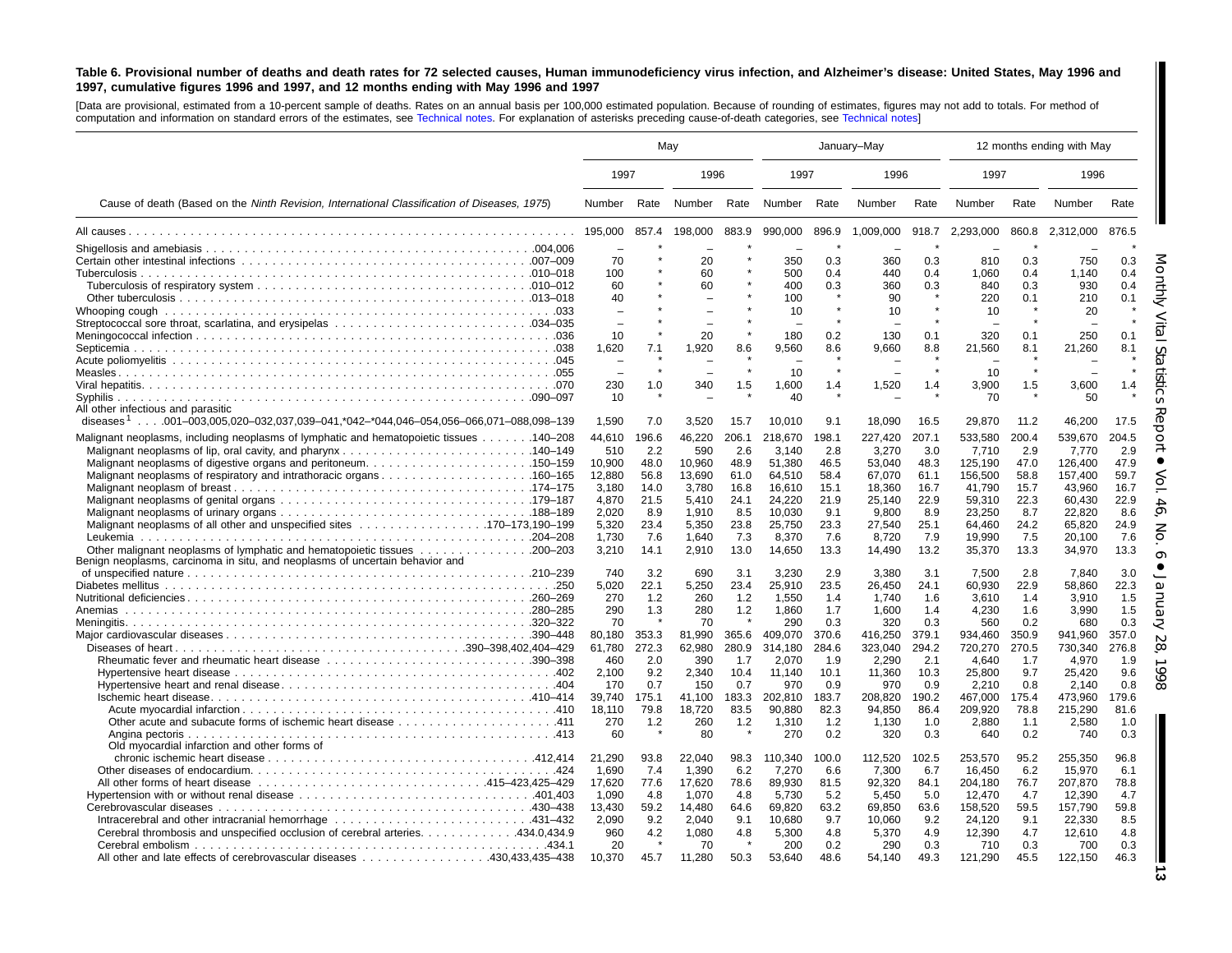#### Table 6. Provisional number of deaths and death rates for 72 selected causes, Human immunodeficiency virus infection, and Alzheimer's disease: United States, May 1996 and 1997, cumulative figures 1996 and 1997, and 12 months ending with May 1996 and 1997-Con.

[Data are provisional, estimated from <sup>a</sup> 10-percent sample of deaths. Rates on an annual basis per 100,000 estimated population. Because of rounding of [estimates,](#page-16-0) figures may not add to totals. For method of computation and information on standard errors of the estimates, see [Technical](#page-16-0) notes. For explanation of asterisks preceding cause-of-death categories, see Technical notes]

|                                                                                                                                          | May                                                                                |                                           |                                                            |                                                            |                                                                     | January-May                                             |                                                                     |                                                         |                                                                       |                                                         | 12 months ending with May                                             |                                                         |
|------------------------------------------------------------------------------------------------------------------------------------------|------------------------------------------------------------------------------------|-------------------------------------------|------------------------------------------------------------|------------------------------------------------------------|---------------------------------------------------------------------|---------------------------------------------------------|---------------------------------------------------------------------|---------------------------------------------------------|-----------------------------------------------------------------------|---------------------------------------------------------|-----------------------------------------------------------------------|---------------------------------------------------------|
|                                                                                                                                          | 1997                                                                               |                                           | 1996                                                       |                                                            | 1997                                                                |                                                         | 1996                                                                |                                                         | 1997                                                                  |                                                         | 1996                                                                  |                                                         |
| Cause of death (Based on the Ninth Revision, International Classification of Diseases, 1975)                                             | Number                                                                             | Rate                                      | Number                                                     |                                                            | Rate Number                                                         | Rate                                                    | Number                                                              | Rate                                                    | Number                                                                | Rate                                                    | Number                                                                | Rate                                                    |
| Maior cardiovascular diseases-Con.                                                                                                       | 1.380<br>2,490                                                                     | 6.1<br>11.0                               | 1,270<br>2,190                                             | 5.7<br>9.8                                                 | 7.280<br>12,070                                                     | 6.6<br>10.9                                             | 6.820<br>11,080                                                     | 6.2<br>10.1                                             | 16.030<br>27,170                                                      | 6.0<br>10.2                                             | 15,750<br>25,700                                                      | 6.0<br>9.7                                              |
|                                                                                                                                          | 50<br>6,840<br>6,820<br>20<br>9,890<br>240<br>1,510<br>450                         | 30.1<br>30.0<br>43.6<br>1.0<br>6.7<br>2.0 | 50<br>6,770<br>6,760<br>10<br>9.240<br>210<br>1,580<br>400 | 30.2<br>30.1<br>$\rightarrow$<br>41.2<br>0.9<br>7.0<br>1.8 | 340<br>42,110<br>41,370<br>740<br>50.430<br>1,560<br>8.470<br>2,510 | 0.3<br>38.2<br>37.5<br>0.7<br>45.7<br>1.4<br>7.7<br>2.3 | 250<br>39,410<br>38,960<br>450<br>49.330<br>1,640<br>8.130<br>2,070 | 0.2<br>35.9<br>35.5<br>0.4<br>44.9<br>1.5<br>7.4<br>1.9 | 500<br>84,250<br>83,300<br>950<br>106.570<br>2,870<br>17.140<br>5,600 | 0.2<br>31.6<br>31.3<br>0.4<br>40.0<br>1.1<br>6.4<br>2.1 | 460<br>79,840<br>79,300<br>530<br>103.870<br>3,120<br>17.040<br>5,000 | 0.2<br>30.3<br>30.1<br>0.2<br>39.4<br>1.2<br>6.5<br>1.9 |
| Other chronic obstructive pulmonary diseases and allied conditions 494–496                                                               | 7.690<br>490<br>30                                                                 | 33.9<br>2.2                               | 7.050<br>490<br>50                                         | 31.4<br>2.2                                                | 37.880<br>2,240<br>120                                              | 34.3<br>2.0<br>0.1                                      | 37,490<br>2.360<br>200                                              | 34.1<br>2.1<br>0.2                                      | 80,960<br>4.660<br>390                                                | 30.4<br>1.7<br>0.1                                      | 78,700<br>5,560<br>410                                                | 29.8<br>2.1<br>0.2                                      |
| Hernia of abdominal cavity and intestinal obstruction without<br>Chronic glomerulonephritis, nephritis and nephropathy, not specified as | 610<br>2,050<br>250<br>2,320<br>30                                                 | 2.7<br>9.0<br>1.1<br>10.2                 | 440<br>1,950<br>270<br>2,300<br>10                         | 2.0<br>8.7<br>1.2<br>10.2                                  | 2,650<br>10,260<br>1,190<br>11,390<br>100                           | 2.4<br>9.3<br>1.1<br>10.3                               | 2,720<br>10,360<br>1,080<br>11.840<br>90                            | 2.5<br>9.4<br>1.0<br>10.8                               | 6,380<br>24,350<br>2,790<br>26,530<br>230                             | 2.4<br>9.1<br>1.0<br>10.0<br>0.1                        | 5,940<br>24,550<br>2,580<br>25,970<br>250                             | 2.3<br>9.3<br>1.0<br>9.8<br>0.1                         |
| .582–583.587<br>Renal failure, disorders resulting from impaired renal function, and                                                     | 90<br>2,200<br>80<br>30                                                            | 9.7                                       | 170<br>2,130<br>80<br>50                                   | 0.8<br>9.5                                                 | 700<br>10,590<br>310<br>230                                         | 0.6<br>9.6<br>0.3<br>0.2                                | 740<br>11,010<br>440<br>220                                         | 0.7<br>10.0<br>0.4<br>0.2                               | 1.760<br>24,540<br>770<br>420                                         | 0.7<br>9.2<br>0.3<br>0.2                                | 1.550<br>24,180<br>870<br>470                                         | 0.6<br>9.2<br>0.3<br>0.2                                |
|                                                                                                                                          | $\overline{\phantom{a}}$<br>$\equiv$<br>$\overline{\phantom{0}}$<br>1.020<br>1,050 | 4.5<br>4.6                                | 30<br>$\overline{\phantom{0}}$<br>30<br>1.040<br>1,140     | $\star$<br>4.6<br>5.1                                      | 80<br>20<br>60<br>4.850<br>4,900                                    | $\star$<br>4.4<br>4.4                                   | 140<br>10<br>130<br>4.810<br>5,330                                  | 0.1<br>$\star$<br>0.1<br>4.4<br>4.9                     | 220<br>30<br>190<br>11.520<br>12,470                                  | 0.1<br>0.1<br>4.3<br>4.7                                | 370<br>30<br>340<br>11.550<br>13,240                                  | 0.1<br>0.1<br>4.4<br>5.0                                |
| Birth trauma, intrauterine hypoxia, birth asphyxia, and                                                                                  | 230<br>830<br>3,930<br>19,710                                                      | 1.0<br>3.6<br>17.3<br>86.9                | 160<br>980<br>3,430<br>17,890                              | 0.7<br>4.4<br>15.3<br>79.8                                 | 850<br>4.050<br>19,260<br>101,960                                   | 0.8<br>3.7<br>17.5<br>92.4                              | 820<br>4.510<br>17,910<br>96,490                                    | 0.7<br>4.1<br>16.3<br>87.9                              | 2,180<br>10.290<br>43,120<br>224,510                                  | 0.8<br>3.9<br>16.2<br>84.3                              | 2,060<br>11.170<br>42,310<br>217,190                                  | 0.8<br>4.2<br>16.0<br>82.3                              |
|                                                                                                                                          | 7,630<br>3,650<br>3,980<br>2.140<br>1.440<br>190                                   | 33.6<br>16.1<br>17.5<br>9.4<br>6.3<br>0.8 | 7,610<br>3,770<br>3,840<br>2,870<br>1,640<br>210           | 33.9<br>16.8<br>17.1<br>12.8<br>7.3<br>0.9                 | 34,980<br>16,510<br>18,480<br>11,540<br>7.430<br>880                | 31.7<br>14.9<br>16.7<br>10.5<br>6.7<br>0.8              | 36,510<br>17.260<br>19,250<br>12,130<br>8.750<br>1.000              | 33.2<br>15.7<br>17.5<br>11.0<br>8.0<br>0.9              | 89,230<br>42.940<br>46,290<br>29,580<br>19.560<br>2,200               | 33.5<br>16.1<br>17.4<br>11.1<br>7.3<br>0.8              | 91,630<br>44.830<br>46,790<br>29,280<br>21,950<br>2.460               | 34.7<br>17.0<br>17.7<br>11.1<br>8.3<br>0.9              |
|                                                                                                                                          | 1,130<br>1,800                                                                     | 5.0<br>7.9                                | 2,920<br>1,740                                             | 13.0<br>7.8                                                | 7,570<br>10,510                                                     | 6.9<br>9.5                                              | 15,560<br>9,780                                                     | 14.2<br>8.9                                             | 23,250<br>22.650                                                      | 8.7<br>8.5                                              | 39,990<br>21,340                                                      | 15.2<br>8.1                                             |

- Quantity zero. \* Figure does not meet standards of reliability or precision; see Technical notes.

<sup>1</sup>Includes data for deaths due to Human immunodeficiency virus infection (categories [\\*042–\\*044\)](#page-16-0) shown separately below; see [Technical](#page-16-0) notes.

2Included in All other infectious and parasitic diseases shown above.

NOTES: Figures include all revisions received from the States Cumulative and 12-month figures for the current year reflect revisions received for previous months, and figures for earlier years may differ from those previou adjustments for Utah, which is not included in the sample for May 1997.

**14** H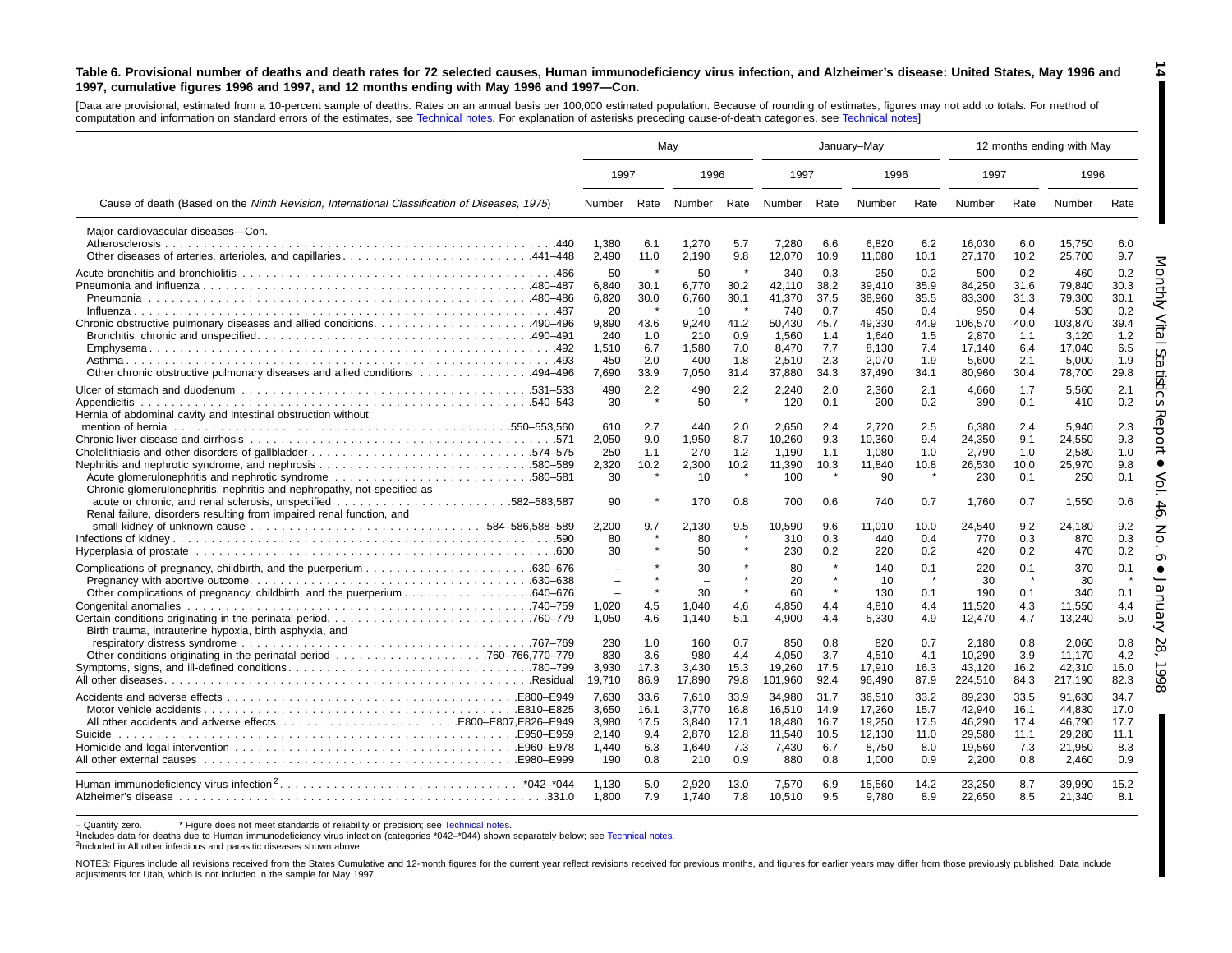#### Table 7. Provisional number of deaths and death rates for 16 selected subcategories of Malignant neoplasms, including neoplasms of lymphatic and hematopoietic tissues: United States, May 1996 and 1997, cumulative figures 1996 and 1997, and 12 months ending with May 1996 and 1997

[Data are provisional, estimated from <sup>a</sup> 10-percent sample of deaths. Rates on an annual basis per 100,000 estimated population. Because of rounding of estimates, figures may not add to totals. For method of computation and information on standard errors of the estimates, see [Technical](#page-16-0) notes]

|                                                                                              |                                                                      | Mav                                                            |                                                                        |                                                                | January-May                                                                      |                                                                |                                                                                  |                                                                |                                                                                      | 12 months ending with May                                      |                                                                                      |                                                                |
|----------------------------------------------------------------------------------------------|----------------------------------------------------------------------|----------------------------------------------------------------|------------------------------------------------------------------------|----------------------------------------------------------------|----------------------------------------------------------------------------------|----------------------------------------------------------------|----------------------------------------------------------------------------------|----------------------------------------------------------------|--------------------------------------------------------------------------------------|----------------------------------------------------------------|--------------------------------------------------------------------------------------|----------------------------------------------------------------|
|                                                                                              | 1997                                                                 |                                                                | 1996                                                                   |                                                                | 1997                                                                             |                                                                | 1996                                                                             |                                                                | 1997                                                                                 |                                                                | 1996                                                                                 |                                                                |
| Cause of death (Based on the Ninth Revision, International Classification of Diseases, 1975) | Number                                                               | Rate                                                           |                                                                        | Rate                                                           | Number                                                                           | Rate                                                           | Number                                                                           | Rate                                                           | Number                                                                               | Rate                                                           | Number                                                                               | Rate                                                           |
| Malignant neoplasms, including neoplasms of lymphatic and hematopoietic tissues 1140–208     | 44,610                                                               | 196.6                                                          | 46,220                                                                 | 206.7                                                          | 218,670                                                                          | 198.1                                                          | 227,420                                                                          | 207.7                                                          | 533,580                                                                              | 200.4                                                          | 539,670                                                                              | 204.5                                                          |
| Malignant neoplasms of colon, rectum, rectosigmoid junction, and anus 153,154                | 950<br>1.120<br>4,940<br>2,270<br>12,480<br>510<br>390<br>490<br>920 | 4.2<br>4.9<br>21.8<br>10.0<br>55.0<br>2.2<br>1.7<br>2.2<br>4.1 | 970<br>1,210<br>4,740<br>2,730<br>13,240<br>660<br>370<br>580<br>1,240 | 4.3<br>5.4<br>21.1<br>12.2<br>59.0<br>2.9<br>1.6<br>2.6<br>5.5 | 4,510<br>5,190<br>22,860<br>11,200<br>62,570<br>2,920<br>1,830<br>2.420<br>5,720 | 4.1<br>4.7<br>20.7<br>10.1<br>56.7<br>2.6<br>1.7<br>2.2<br>5.2 | 4,730<br>5.400<br>23,840<br>11,740<br>64,880<br>2,700<br>1,780<br>2,480<br>5,560 | 4.3<br>4.9<br>21.7<br>10.7<br>59.1<br>2.5<br>1.6<br>2.3<br>5.1 | 10,920<br>13,180<br>56,270<br>27,050<br>151,440<br>7,250<br>4,530<br>5,720<br>13,650 | 4.1<br>4.9<br>21.1<br>10.2<br>56.9<br>2.7<br>1.7<br>2.1<br>5.1 | 10,700<br>13,390<br>56,270<br>27,820<br>152,220<br>6,680<br>4,810<br>6,180<br>13,260 | 4.1<br>5.1<br>21.3<br>10.5<br>57.7<br>2.5<br>1.8<br>2.3<br>5.0 |
| Malignant neoplasms of kidney and other and unspecified urinary organs 189                   | 2,930<br>890<br>1,130<br>920<br>140<br>2,220<br>850                  | 12.9<br>3.9<br>5.0<br>4.1<br>0.6<br>9.8<br>3.7                 | 3,070<br>920<br>990<br>870<br>70<br>1,920<br>920                       | 13.7<br>4.1<br>4.4<br>3.9<br>8.6<br>4.1                        | 13,610<br>4,900<br>5,130<br>4,390<br>580<br>9,840<br>4,230                       | 12.3<br>4.4<br>4.7<br>4.0<br>0.5<br>8.9<br>3.8                 | 14,550<br>4,940<br>4,860<br>4,940<br>690<br>9,250<br>4,550                       | 13.3<br>4.5<br>4.4<br>4.5<br>0.6<br>8.4<br>4.1                 | 33,550<br>11,220<br>12,040<br>11,050<br>1,350<br>23,770<br>10,240                    | 12.6<br>4.2<br>4.5<br>4.1<br>0.5<br>8.9<br>3.8                 | 34,420<br>11,280<br>11,540<br>11,870<br>1,550<br>22,790<br>10,630                    | 13.0<br>4.3<br>4.4<br>4.5<br>0.6<br>8.6<br>4.0                 |

\* Figure does not meet standards of reliability or precision; see Technical notes. <sup>1</sup>Includes figures for subcategories not shown below.

NOTES: Figures include all revisions received from the States. Cumulative and 12-month figures for the current year reflect revisions received for previous months, and figures for earlier years may differ from those previo adjustments for Utah, which is not included in the sample for May 1997.

#### Table 8. Provisional number of deaths and death rates for firearm mortality: United States, May 1996 and 1997, cumulative figures 1996 and 1997, and 12 months ending with **May 1996 and 1997**

[Data are provisional, estimated from <sup>a</sup> 10-percent sample of deaths. Rates on an annual basis per 100,000 estimated population. Because of rounding of estimates, figures may not add to totals. For method of computation and information on standard errors of the estimates, see [Technical](#page-16-0) notes]

|                                                                                                                          |                          |            | Mav                        |            |                             | January-May       |                              |                          | 12 months ending with May       |                          |                                  |                          |
|--------------------------------------------------------------------------------------------------------------------------|--------------------------|------------|----------------------------|------------|-----------------------------|-------------------|------------------------------|--------------------------|---------------------------------|--------------------------|----------------------------------|--------------------------|
|                                                                                                                          | 1997                     |            | 1996                       |            | 1997                        |                   | 1996                         |                          | 1997                            |                          | 1996                             |                          |
| Cause of death (Based on the Ninth Revision International Classification of Diseases, 1975)                              | Number                   | Rate       | Number                     | Rate       | Number                      | Rate              | Number                       | Rate                     | Number                          | Rate                     | Number                           | Rate                     |
|                                                                                                                          | 2.400                    | 10.6       | 3.080                      | 13.7       | 12.880                      | 11.7              | 14.500                       | 13.2                     | 32.840                          | 12.3                     | 35.210                           | 13.3                     |
| E955.0-E955.4<br>Injury by firearms, undetermined whether accidentally or purposely inflicted $\dots$ .<br>E985.0-E985.4 | 90<br>.270<br>000.<br>40 | 5.6<br>4.4 | 90<br>1.800<br>1.170<br>20 | 8.0<br>5.2 | 440<br>6.930<br>5.420<br>90 | 0.4<br>6.3<br>4.9 | 530<br>7.720<br>6.150<br>110 | 0.5<br>7.0<br>5.6<br>0.1 | .250<br>17.550<br>13.850<br>190 | 0.5<br>6.6<br>5.2<br>0.1 | 1,360<br>18.010<br>15.600<br>240 | 0.5<br>6.8<br>5.9<br>0.1 |

\* Figure does not meet standards of reliability or precision; see Technical notes.

NOTES: Figures include all revisions received from the States. [Cumulative](#page-16-0) and 12-month figures for the current year reflect revisions received for previous months, and figures for earlier years may differ from those previo adjustments for Utah, which is not included in the sample for May 1997.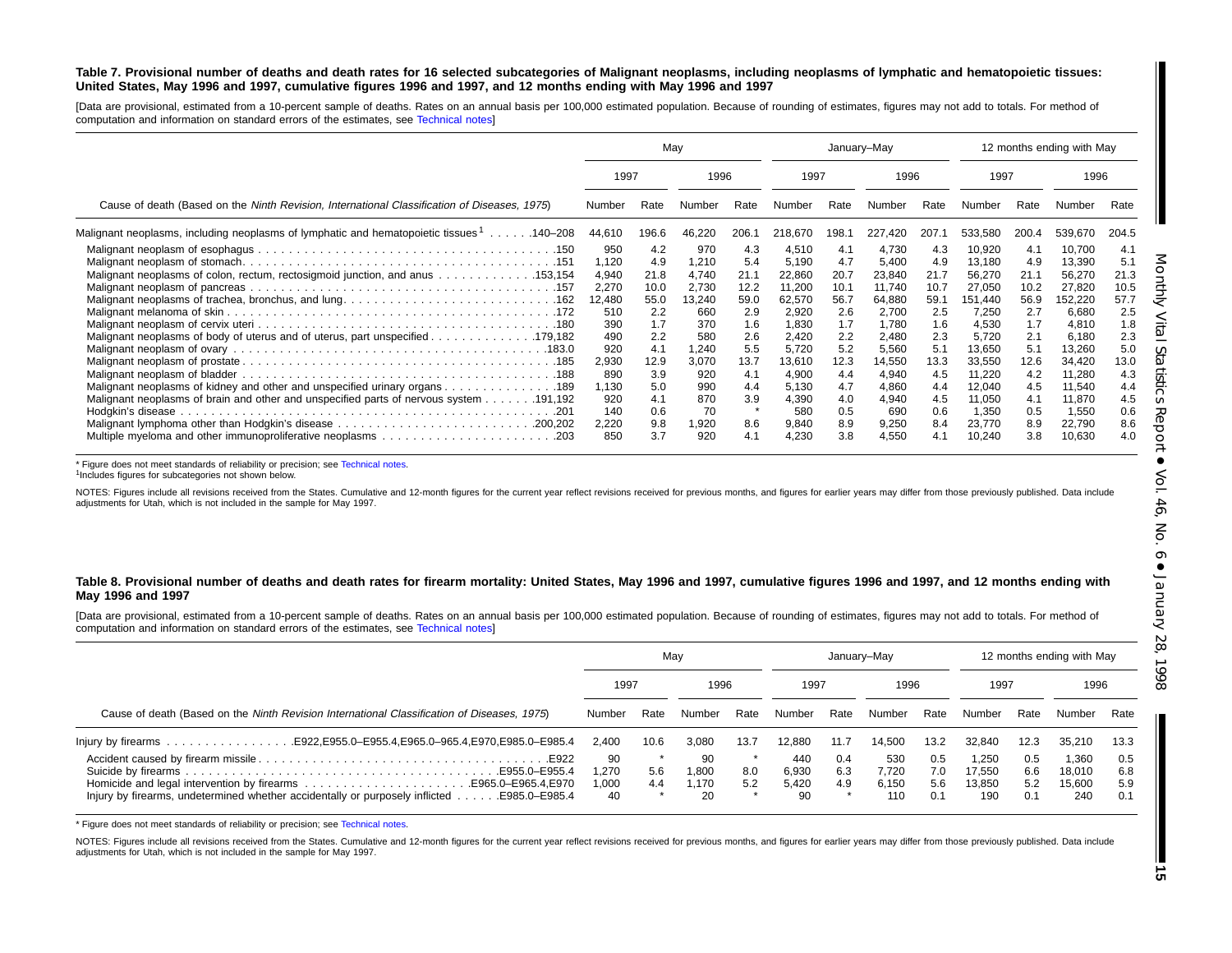#### <span id="page-15-0"></span>Table 9. Provisional number of deaths under 1 year and infant mortality rates, by age and for 10 selected causes: United States, May 1996 and 1997, cumulative figures 1996 and **1997, and 12 months ending with May 1996 and 1997**

[Data are provisional, estimated from <sup>a</sup> 10-percent sample of deaths. Rates on an annual basis per 100,000 live births. Because of rounding of estimates, figures may not add to totals. For method of computation and information on standard errors of the estimates, see [Technical](#page-16-0) notes]

|                                                                                                     | Mav                                                     |                                                 |                                                    |                                          | January-May                                                              |                                                                |                                                                            |                                                                       | 12 months ending with May                                                      |                                                                              |                                                                                |                                                                              |
|-----------------------------------------------------------------------------------------------------|---------------------------------------------------------|-------------------------------------------------|----------------------------------------------------|------------------------------------------|--------------------------------------------------------------------------|----------------------------------------------------------------|----------------------------------------------------------------------------|-----------------------------------------------------------------------|--------------------------------------------------------------------------------|------------------------------------------------------------------------------|--------------------------------------------------------------------------------|------------------------------------------------------------------------------|
|                                                                                                     | 1997                                                    |                                                 | 1996                                               |                                          | 1997                                                                     |                                                                | 1996                                                                       |                                                                       | 1997                                                                           |                                                                              | 1996                                                                           |                                                                              |
| Age and cause of death (Based on the Ninth Revision International Classification of Diseases, 1975) | Number                                                  | Rate                                            | Number                                             | Rate                                     | Number                                                                   | Rate                                                           | Number                                                                     | Rate                                                                  | Number                                                                         | Rate                                                                         |                                                                                | Rate                                                                         |
|                                                                                                     | 2,200                                                   | 704.8                                           | 2,400                                              | 731.7                                    | 11,100                                                                   | 706.8                                                          | 11,900                                                                     | 746.1                                                                 | 27,300                                                                         | 708.2                                                                        | 28,600                                                                         | 741.7                                                                        |
|                                                                                                     | 1.440<br>800                                            | 452.9<br>251.6                                  | 1.640<br>790                                       | 494.0<br>238.0                           | 6,740<br>4,320                                                           | 430.7<br>276.1                                                 | 7.530<br>4,330                                                             | 473.8<br>272.4                                                        | 17,680<br>9,600                                                                | 458.9<br>249.2                                                               | 18.400<br>10,160                                                               | 477.5<br>263.7                                                               |
| .480–487<br>.740–759<br>All other causes<br>.Residua                                                | 10<br>-<br>460<br>220<br>70<br>150<br>610<br>230<br>500 | 144.7<br>69.2<br>47.2<br>191.8<br>72.3<br>157.3 | 10<br>620<br>440<br>60<br>100<br>530<br>250<br>410 | 186.8<br>132.5<br>159.7<br>75.3<br>123.5 | 70<br>110<br>2,530<br>1,230<br>30<br>200<br>550<br>2.770<br>860<br>2,730 | 7.0<br>161.7<br>78.6<br>12.8<br>35.1<br>177.0<br>55.0<br>174.5 | 80<br>170<br>2.670<br>1,620<br>90<br>240<br>470<br>2,850<br>1,280<br>2.390 | *<br>10.7<br>168.0<br>101.9<br>15.1<br>29.6<br>179.3<br>80.5<br>150.4 | 210<br>260<br>6.380<br>3,170<br>110<br>480<br>1,480<br>7,020<br>2,190<br>6.000 | 5.5<br>6.7<br>165.6<br>82.3<br>2.9<br>12.5<br>38.4<br>182.2<br>56.8<br>155.7 | 170<br>340<br>6,080<br>3,580<br>230<br>530<br>1,230<br>7,510<br>2,790<br>6,110 | 4.4<br>8.8<br>157.8<br>92.9<br>6.0<br>13.8<br>31.9<br>194.9<br>72.4<br>158.6 |

\* Figure does not meet standards of reliability or precision; see Technical notes.

– Quantity zero.

NOTES: Figures include all revisions received from the States. [Cumulative](#page-16-0) and 12-month figures for the current year reflect revisions received for previous months, and figures for earlier years may differ from those previo adjustments for Utah, which is not included in the sample for May 1997.

**16**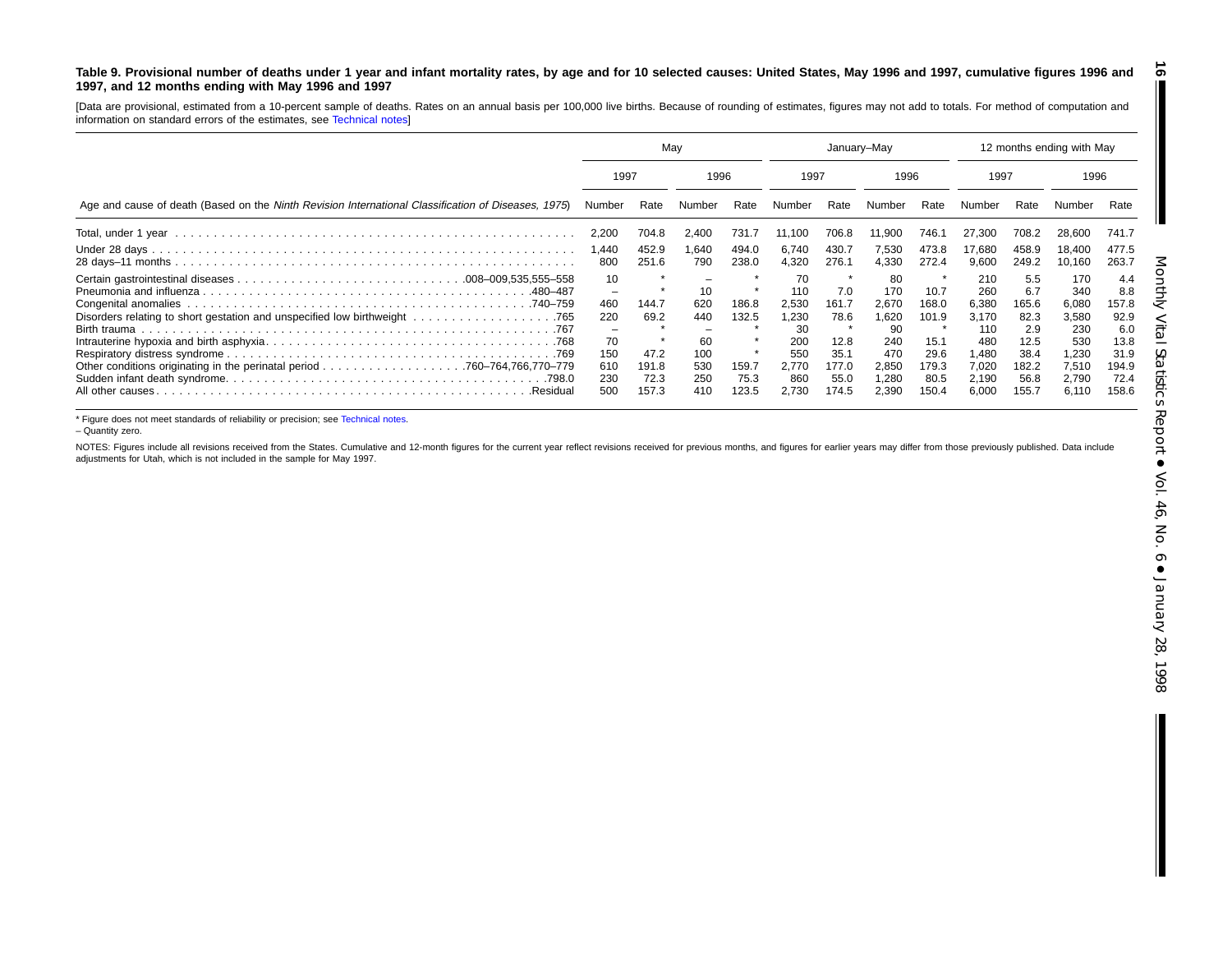## <span id="page-16-0"></span>**Technical notes**

## **Nature and sources of data**

Data in this report are provisional unless otherwise specified and include only events occurring within the United States (50 States and the District of Columbia). Mortality data exclude fetal deaths. Data for the Commonwealth of Puerto Rico are not included in the U.S. totals.

Birth, death, and infant death figures in tables 2 and 4 for each State are esti[mates by Sta](#page-6-0)[te of res](#page-8-0)idence. These estimates are derived by applying adjustment ratios to the actual counts of certificates for all events occurring in the State and received in registration offices during a 1-month period regardless of date of the event. The adjustment ratios for each data year represent the observed relationship between final State occurrence figures and final State residence figures for the three most recent years for which final data were available and are expressed as a single ratio for each State. As in previous years, monthly State marriage and divorce figures represent the actual count of all events occurring in the State (State of occurrence) that were received in the registration offices during the 1-month period. Delay in the receipt of certificates in a registration office may result in a low State figure for a given month followed by a high figure for the month(s) in which the delayed records are received. Data for previous months and cumulative data include revised figures received from the States.

Figures for births, [deaths, and in](#page-6-0)fant deaths for California in tables 2 and 4 contain adjustments for varying lengt[hs of](#page-8-0) State reporting per[iods. Figures for Te](#page-6-0)xas for all events shown in tables 2–4 also are adjusted for varying lengths of State reporting periods. The figures for both States are adjusted by the ratio between the number of days in the data month and the number of days in the State reporting period. The adjusted figures are included in the U.S. totals shown elsewhere in this report.

U.S. totals for births, deaths, and infant deaths are based on the State estimates by State of residence and, therefore, in effect, exclude events to nonresidents of the United States. Events to nonresidents of the United States are included in all

marriage and divorce figures. The effect of excluding events to nonresidents from the U.S. totals is small.

Provisional totals for the United States include estimates for State data shown as not available. Provisional totals for births and marriages for the entire United States include adjustments for observed differences between provisional and final monthly figures.

Divorce figures include reported annulments. The monthly national divorce estimate is obtained by multiplying the total for the reporting areas by the ratio observed between the most recent final annual divorce total for the United States and the provisional total for the reporting areas combined.

*Random variation*—Although the counts in this report are not subject to sampling variability (except the Current Mortality Sample), they may be affected by random variation. When the number of events is small and the probability of such an event is small, considerable caution must be observed in interpreting the data. Such infrequent events may be assumed to follow a Poisson probability distribution. For this distribution a simple approximation may be used to estimate the random variation as follows:

If *N* is the number of events in the population and *R* is the corresponding rate, the chances are 19 in 20 that

1. 
$$
N - 2\sqrt{N}
$$
 and  $N + 2\sqrt{N}$ 

covers the ''true'' number of events.

2. 
$$
R-2
$$
  $\frac{R}{\sqrt{N}}$  and  $R+2$   $\frac{R}{\sqrt{N}}$ 

covers the ''true'' rate.

If the rate  $R_1$  corresponding to  $N_1$ events is compared with the rate  $R_2$  corresponding to  $N_2$  events, the difference between the two rates may be regarded as statistically significant at the 0.05 level if it exceeds

$$
2\sqrt{\frac{R_1^2}{N_1} + \frac{R_2^2}{N_2}}
$$

Additional information on random variation in numbers of events, rates, and ratios may be found in the technical appendixes of *Vital Statistics of the United States, 1992, Volumes I and II.*

## **Rates**

Rates are on an annual basis and, except for infant mortality rates, are per 1,000 or 100,000 estimated population residing in the United States. The populations used for computing these rates are furnished by the U.S. Bureau of the Census. Rates shown in this report beginning with 1992 were computed using populations based on the 1990 Census enumeration comparable to those used for final data. Monthly rates are based on populations estimated for the specific month. Year-to-date rates are averages of monthly rates that have been weighted by the number of days in the corresponding months. Rates for 12-month periods are the sum of events for the period per population estimated at the midpoint of the period.

Infant mortality rates are deaths under 1 year of age for the specified period (monthly, year-to-date, or 12-month period) per 1,000 or 100,000 live births. Births used for computing monthly and year-to-date infant mortality rates are adjusted for monthly variation in the number of births. Births used to compute 12-month rates do not contain this adjustment. Births used for computing infant mortality rates are not corrected for observed differences between provisional and final monthly figures as described earlier in ''Nature and sources of data.'' Because monthly infant mortality rates are based on relatively few events, they are highly variable. Therefore, comparisons of monthly infant mortality rates should be interpreted cautiously; see ''Random variation.''

Age-adjusted death rates are used to compare relative mortality risks across groups and over time. However, they should be viewed as constructs or indexes rather than as direct or actual measures of mortality risk. Statistically, they are weighted averages of the age-specific death rates, where the weights represent the fixed population proportions by age. See chapter 5 of an earlier report (1). The age-adjusted death rates presented in this report were computed by the direct method, that is, by applying age-specific death rates to the U.S. standard million population (2). See also chapter [10 of an](#page-9-0) earlier report (1). Age groups in table 5 were used to compute the age-adjusted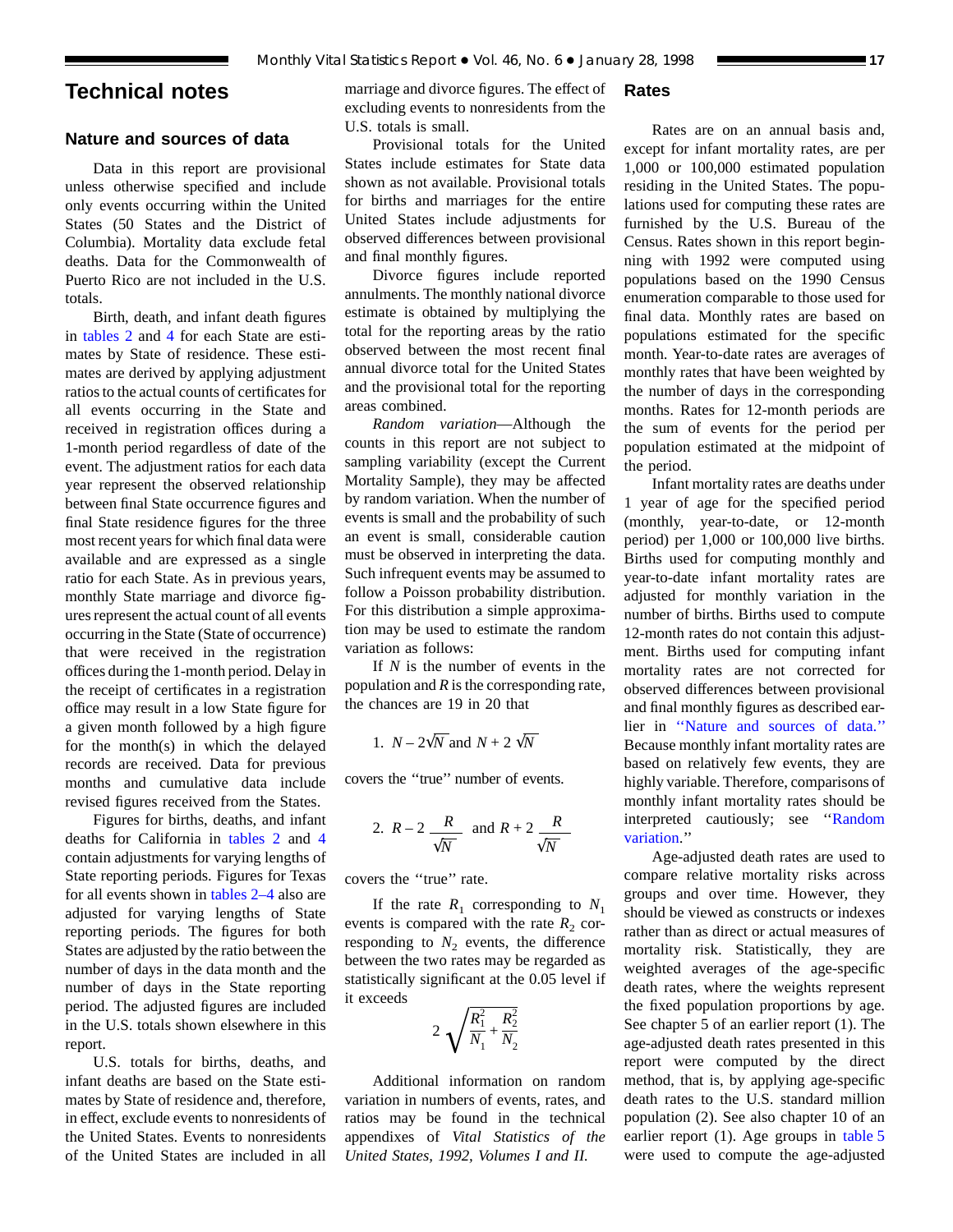rates shown in that table. It is important not to compare age-adjusted rates with crude rates.

## **Current Mortality Sample**

The Current Mortality Sample (CMS) is a 10-percent systematic sample of death certificates drawn each month after the certificates are counted in the State registration offices. Deaths and death rates for the United States by age, race, sex, and cause are estimated based on the sample. Because of the additional time required to select and process the certificates, data based on the CMS are published 1 month after publication of the U.S. and State counts. Complete information concerning the underlying cause of death sometimes is not available when the sample is drawn. As a result estimates based on sample counts for certain causes are biased. Correction for bias is not made in this report.

Estimated numbers of deaths based on the sample were proportionately adjusted to be consistent with estimates based on the count of death certificates received in State registration offices.

*HIV infection*—Beginning with data for 1987, the National Center for Health Statistics introduced categories \*042– \*044 for classifying and coding Human immunodeficiency virus (HIV) infection. The asterisks before the categories indicate that these codes are not part of the

*Ninth Revision, International Classification of Diseases.* Deaths classified to these categories are included in All other infectious and parasitic diseases in the List of 72 Selected Causes of Death and [are also shown](#page-12-0) separately at the bottom of table 6.

*Sampling variability*—Because the estimates of deaths and death rates presented in this report with the exception of total deaths and deaths under 1 year are based on a sample of death certificates, they are subject to sampling variability. The estimated relative standard error in the following table is a measure of the

**Relative standard errors for estimated numbers of deaths from the Current Mortality Sample expressed as a percent of the estimate**

|                                                                                                                        | Relative standard error<br>of estimate (as percent)                                           |                                                                                                      |  |  |  |
|------------------------------------------------------------------------------------------------------------------------|-----------------------------------------------------------------------------------------------|------------------------------------------------------------------------------------------------------|--|--|--|
| <b>Estimated number</b><br>of deaths                                                                                   | 170,000<br>estimated<br>deaths<br>each month                                                  | 2,000,000<br>estimated<br>deaths<br>each year                                                        |  |  |  |
| 10<br>20<br>50<br>100<br>200<br>500<br>1,000<br>2,000<br>5,000<br>10,000<br>20.000<br>50,000<br>$100,000$<br>$200,000$ | 94.9<br>67.1<br>42.4<br>30.0<br>21.2<br>13.4<br>9.5<br>6.7<br>4.2<br>2.9<br>2.0<br>1.1<br>0.6 | 94.9<br>67.1<br>42.4<br>30.0<br>21.2<br>13.4<br>9.5<br>6.7<br>4.2<br>3.0<br>2.1<br>1.3<br>0.9<br>0.6 |  |  |  |
| 500,000<br>$1,000,000$                                                                                                 |                                                                                               | 0.4<br>0.2                                                                                           |  |  |  |

sampling error of the estimated number of deaths (or of the estimated death rate) expressed as a percent of the estimate. The first column refers to monthly estimates; the second to annual; cumulative year-to-date totals fall between the two.

The chances are about 2 in 3 that the percent difference between an estimate and the result of a complete count is less than the percent shown. The chances are about 19 in 20 that the percent difference is less than twice the percent shown. A figure based on 100 or fewer estimated deaths has a relative standard error of 30 percent or more and is, therefore, considered unreliable. A rate based on 100 or fewer estimated deaths has been replaced by an asterisk.

Unless otherwise specified comparisons made in the text between death rates based on the CMS were statistically significant at the 0.05 level of significance. Lack of comment in the text about any two rates does not mean that the difference was tested and found not to be significant at this level.

## **References**

1. Feinleib M, Zarate AO, eds. Reconsidering age adjustment procedures: Workshop proceedings. National Center for Health Statistics. Vital Health Stat 4(29). 1992.

2. Grove RD, Hetzel AM. Vital statistics rates in the United States, 1940–1960. Public Health Service. Washington: National Center for Health Statistics. 1968.